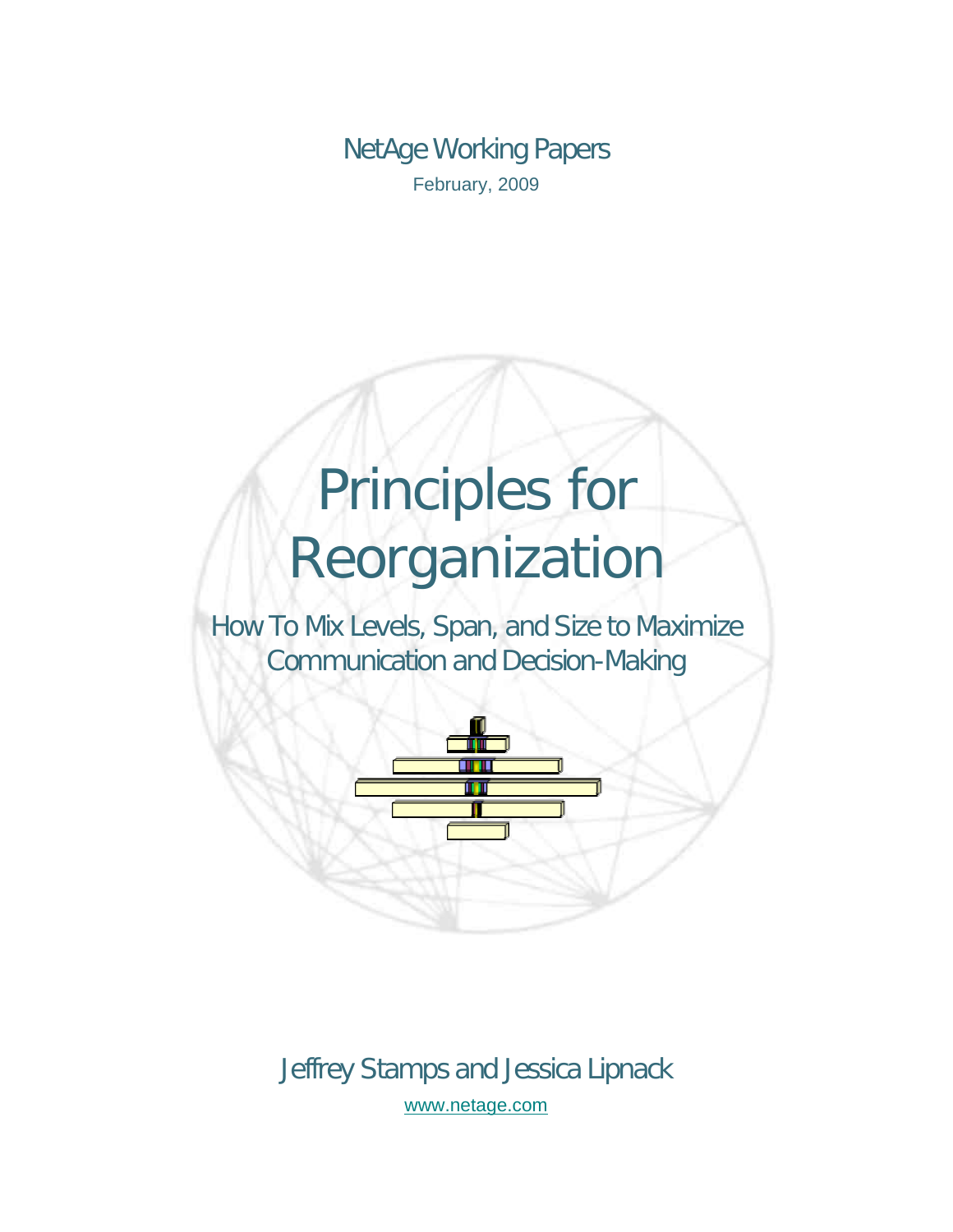

*NetAge Working Papers* set out a new theory and practice for organizations. We feel compelled to publish these papers now as an urgent response to the collapse of traditional hierarchies and bureaucracies as evidenced by the current economic debacle. As the economic crisis deepens in 2009, we believe that now is the time for new ideas, new concepts, and new theory to come forward, approaches that will allow all kinds of organizations whether large or small to reorganize in smarter, better, and faster ways.

In ["Analyzing the Organization as a Network](http://www.netage.com/pub/whpapers/NAReports/NARpt02_USGov-anal.pdf)," NetAge Report #2, we introduced the idea that common thinking about hierarchy might be wrong. We laid out three myths, contrasted them with three realities, and used the org chart of the most senior levels of the US government to illustrate some key findings about hierarchy. Then, in NetAge Report #4, ["Organizing at the Edge of Chaos,](http://www.netage.com/pub/whpapers/NAReports/NARpt04_org-at-edge.pdf)" we set out this hypothesis: hierarchy is shaped by contrasting tendencies to minimize communication paths and maximize decision-making. We came to our conclusions during a three-year-long detailed study of the hierarchical structure of one case, a 5000-employee unit of a global company. Eleum is a real company, the name a pseudonym. Our story and initial report on the Eleum case was published as [The Virtual, Networked Organization,](http://www.netage.com/pub/articles%20-%20new/Virtual%20Networked%20Org_pg-proof.pdf) the concluding chapter in the *Handbook of High-Performance Virtual Teams* [1](#page-23-0)

Here we offer a more detailed look at the data behind the hypothesis in Report #4, and provide greater insight into the metrics that those responsible for enterprises can use to reduce risk of failure, extend leadership circles, and improve organizational designs.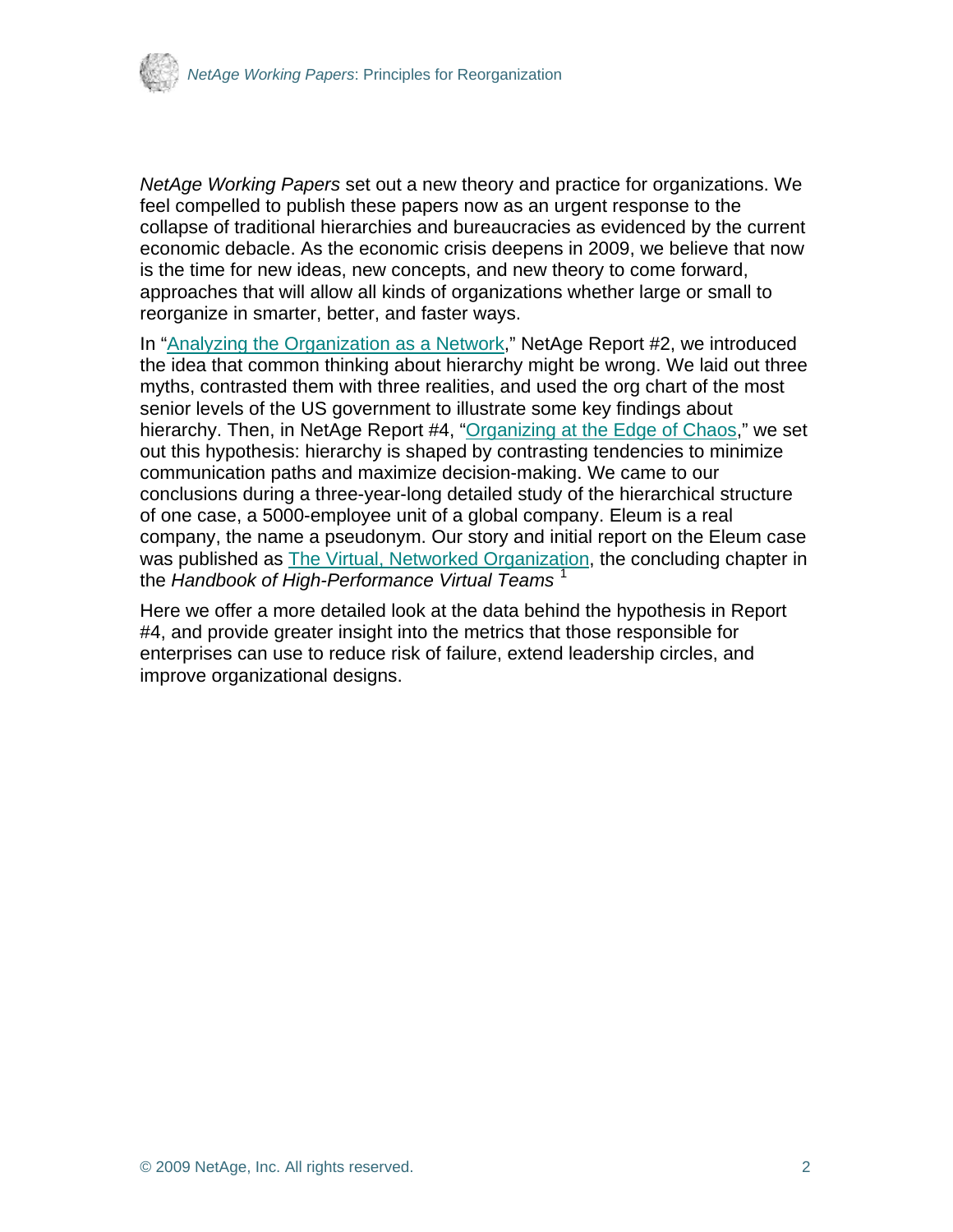

## Related Writing

## **[NetAge Reports](http://www.netage.com/pub/whpapers/index-reports.html) on Reorganization**

- #1 - [The Digital Reorganization Chart](http://www.netage.com/pub/whpapers/NAReports/NARpt01_USGov-org.pdf)
- #2 - [Analyzing the Organization as a Network](http://www.netage.com/pub/whpapers/NAReports/NARpt02_USGov-anal.pdf)
- #3 - [How to Reorganize Virtually](http://www.netage.com/pub/whpapers/NAReports/NARpt03_USGov-reorg.pdf)
- #4 - [Organizing at the Edge of Chaos](http://www.netage.com/pub/whpapers/NAReports/NARpt04_org-at-edge.pdf)

Full report - [Reorganization: How to Create Smarter, Better, Faster Organizations without Moving](http://www.netage.com/pub/whpapers/NAReports/NARpt-vReorg_full.pdf)  [the Boxes Around](http://www.netage.com/pub/whpapers/NAReports/NARpt-vReorg_full.pdf)

#### **[Working Papers](http://www.netage.com/pub/whpapers/index-white.html) on**

#### **Management Science for Networked Organizations**

[Principles for Reorganization: How to Mix Levels, Span, and Size to Maximize Communication](http://www.netage.com/pub/whpapers/whpapers/WP_Principles-reorg.pdf)  [and Decision-Making](http://www.netage.com/pub/whpapers/whpapers/WP_Principles-reorg.pdf)  [The Virtual, Networked Organization: How One Company Became Transparent](http://www.netage.com/pub/articles/articles%20-%20new/Virtual%20Networked%20Org_pg-proof.pdf) [Organizational Networks: Core Concepts of People, Positions, and Relationships](http://www.netage.com/pub/whpapers/whpapers/WP_Core%20Concepts.pdf) [The Stadium Parable: Making the Organizational Network Concrete](http://www.netage.com/pub/articles/articles%20-%20new/Stadium-parable-doc_01Oct07.pdf)

[Revolution in Networks: Applying the New Science of Networks to Organizations](http://www.netage.com/pub/whpapers/whpapers/WP_Network%20Science.pdf)  [A Measure of Complexity: Organizations as Complex Adaptive Networks](http://www.netage.com/pub/whpapers/whpapers/WP_Complexity.pdf) [A Systems Science of Networked Organizations](http://www.netage.com/pub/whpapers/ISSS_2000.pdf)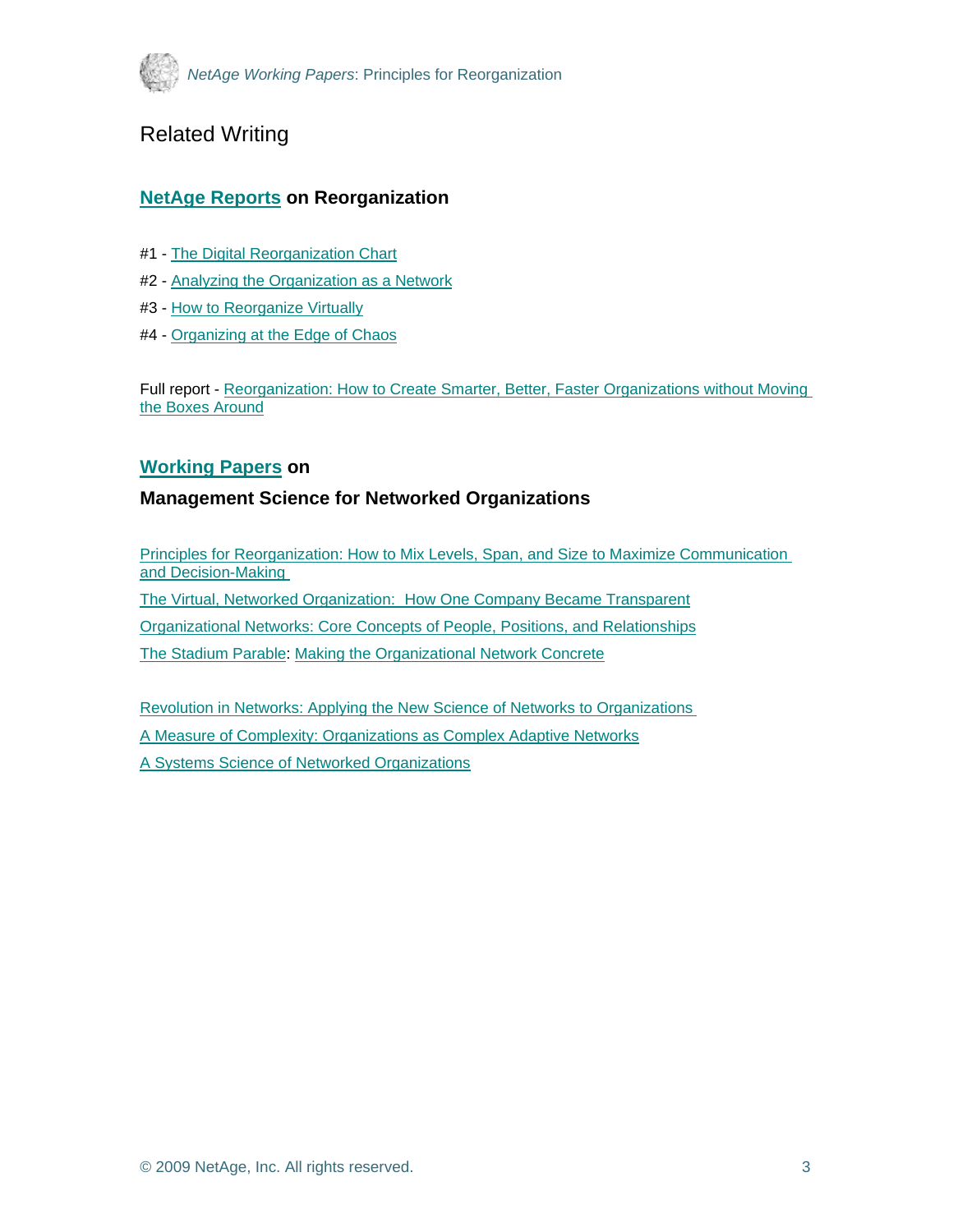

# **Table of Contents**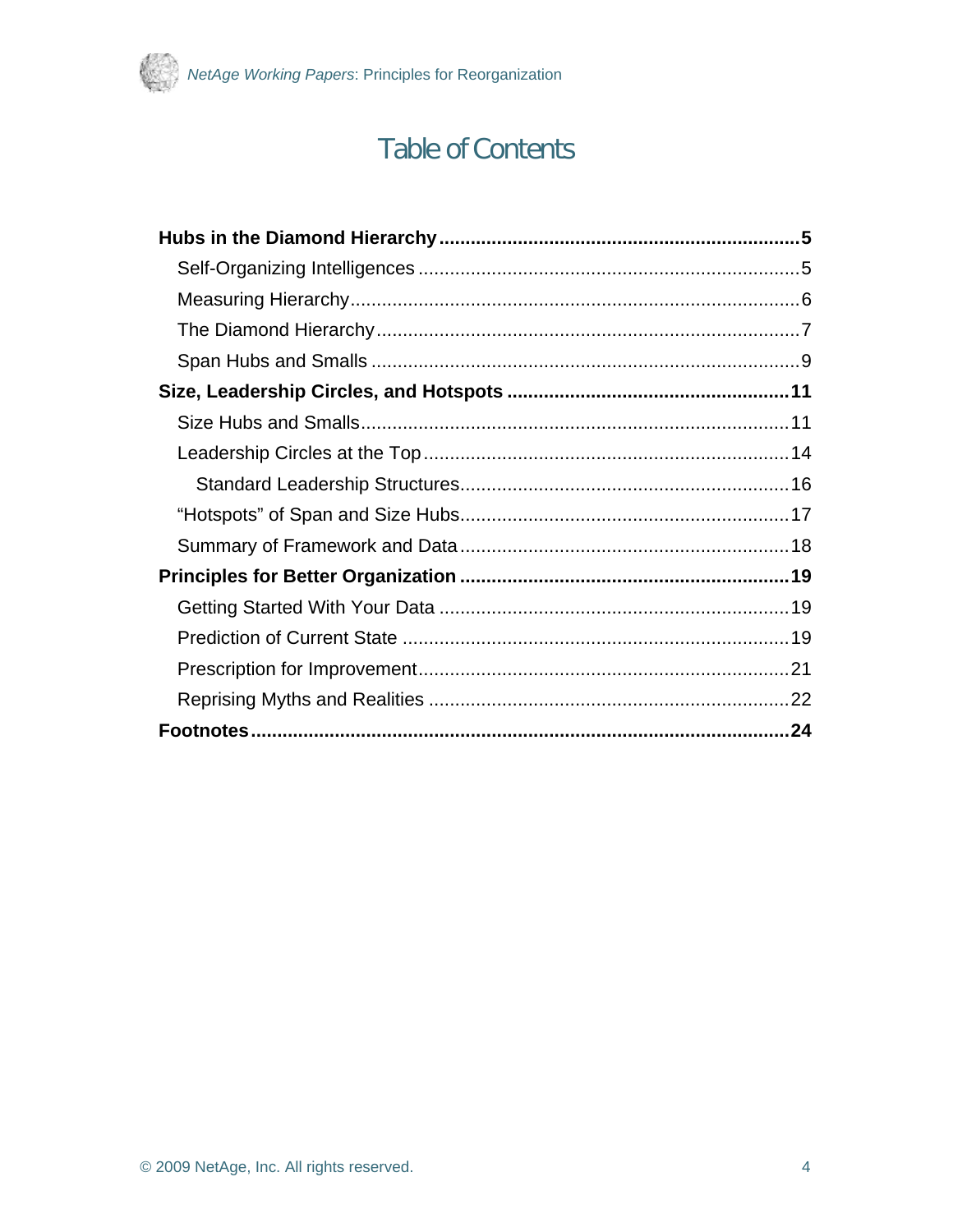<span id="page-4-0"></span>

# **Hubs in the Diamond Hierarchy**

In this working paper, we present the data behind our theory of hierarchy as a network. We show how the complementary dynamics of communication and decision-making play out in the unexpected properties found in hierarchy. We provide more data detail because it allows a deeper look at the forces that shape the formal structure. These measurements of structures and forces enable organizations to predict and to prescribe, two hallmarks of science.

Accurate maps and data of organizational networks of positions help us see and understand the global configuration of relationships, which enables us to make better local decisions.

Our organizations are human. Humans organize themselves. They are selforganizations.

## **Self-Organizing Intelligences**

Self-organization, a term introduced in the 1940s by Ross Ashby, has been a foundation idea of cybernetics, systems science, and, more recently, complexity science. It refers to the ability to change and grow in complexity without outside guidance.

Self-organization is the only route to managing complexity writ large in a networked world. "It" must manage "itself." Indeed, the organizational network is already managing itself, but remains largely unaware it is doing so.

As we said in NetAge Report #1, "[The Digital Reorganization Chart,](http://www.netage.com/pub/whpapers/NAReports/NARpt01-org.html)" start toward a conscious process of self-organization by mapping the current formal structure. Then assess the existing pattern of communication-decision dynamics as suggested by the Eleum example that follows here. This analysis is available to all organizations. It falls out of the reporting data already sitting in the enterprise data system, much of it gold-standard quality in terms of accuracy and completeness.

Use the global map to provide context for local mapping and design decisions. Bring local intelligence to bear on local questions of optimal fit for purpose. This is redesign from the inside out, local answers to factors of size, span, and levels to meet immediate conditions.

At the same time, local decisions roll up and effect organizational behavior at larger scales. It falls to the executive cadre, managers who are directing teams of teams, to balance the strategic direction of large-scale goals with the local tactical optimization solutions.

Simple sorts of size and span spotlight the hub positions and bring extra attention to those critical areas of the organization. In particular, an organization wants to highlight the hotspots. Is this dual-hub structure the right design for this set of circumstances? If so, are the right people in these high-stress positions?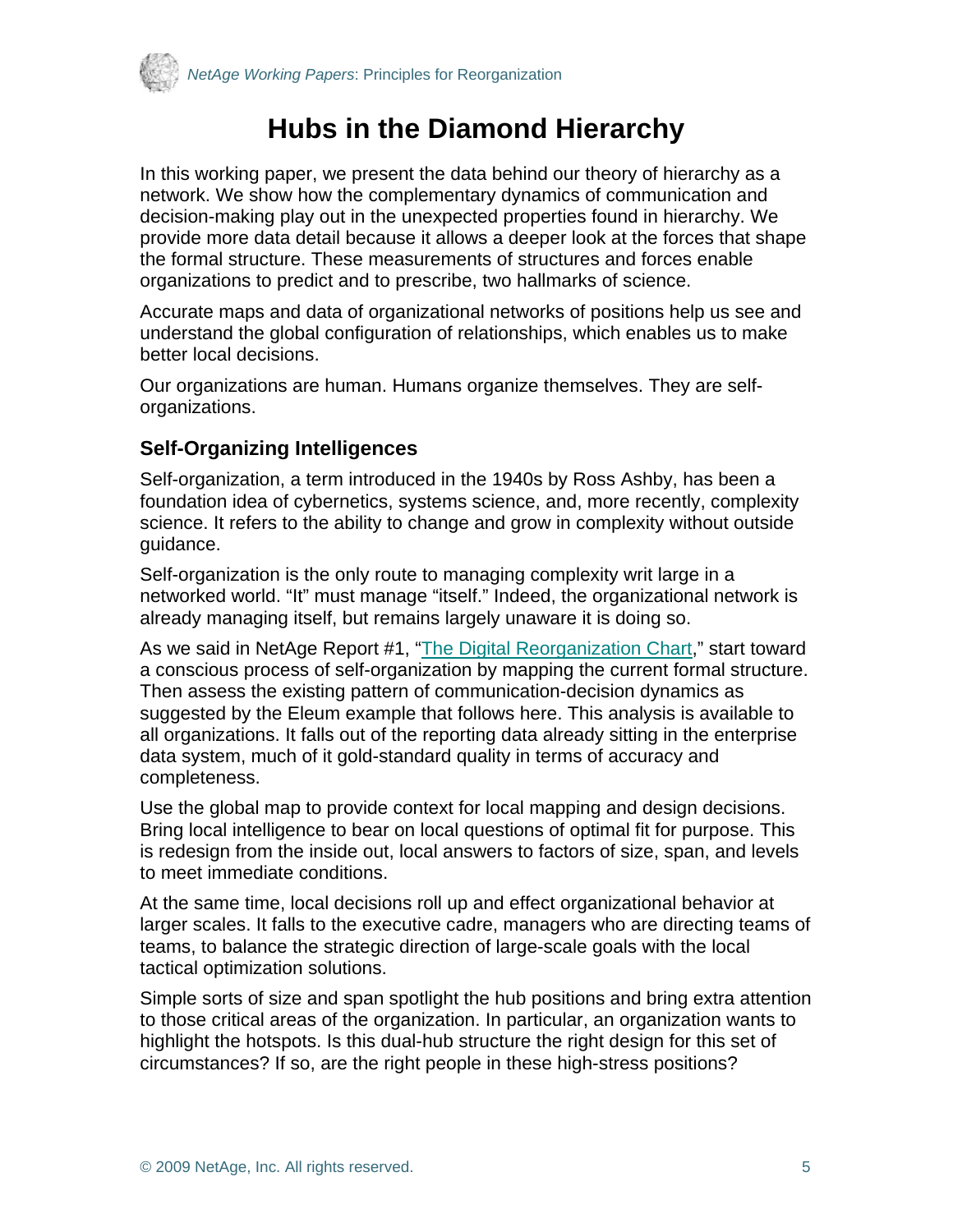<span id="page-5-0"></span>

As Eleum demonstrates, knowledge of the level, span, and size of every position is immediately useful information with many practical applications. And it's not just about better, more adaptive organizational structures. It is easier to get the right people and skills into the right positions when you know the position's multiple roles in the overall configuration.

## **Measuring Hierarchy**

We map organizations by the relationships among people's *positions*, their jobs, not their *personal* connections. Positions are the people-sized units of organizations. People flow into and out of this network of jobs. When people change positions, or leave an organization, the job remains, enmeshed in a network of relationships that await the next job-holder.

Everyone in an organization occupies a seat—a job—from the CEO to the janitor. Jobs collect together into sets of departmental containers. Each job connects to a boss through a single (solid-line) reporting relationship.

For the Finance function, these reporting links designate the managers who authorize paychecks for people in authorized positions. People's jobs collect into "headcount" within nested department boxes that provide the "roll-up categories for budgets and performance metrics. This is the standard model of the modern hierarchy-bureaucracy. It's also the reason hierarchy data is so readily available to organizations.

People and positions are two great entangled—yet distinct—networks that together animate real organizations. There is a growing effort to discover and map social networks in organizations, to better understand people-based patterns of influence and power.<sup>2</sup> We proposed to Eleum that we explore the [other kind of network, the one that comprises all positions in relationship to one](#page-23-2)  [another.](#page-23-2) 

A treasure of valuable insights, new tools, and immediately applicable guidelines sits in plain sight right under our collective noses. At its core is the much-derided hierarchy.

Eleum's reorganization combined eight country-based enterprises into a "region," a major business unit in one of the world's oldest companies. Let's begin with mapping the new organization chart, we suggested. Then, if the results looked promising, we would add other connections among the positions, like the matrix (what some call "dotted-line") reports, process links, team memberships, information flows, and even the personal relationships mapped in social networks. At some point, we reasoned, "hubs," key positions that have many more connections than most others, would begin to show up.

Why would it be important to identify such hubs, Eleum's chief executive asked? The answer was straightforward: Natural networks have "scale-free" properties.<sup>[3](#page-23-2)</sup> [This means that these certain key nodes—hubs—are the pillars of strength, the](#page-23-2)  [power spots that hold the whole together in robust structures. Hubs are also the](#page-23-2)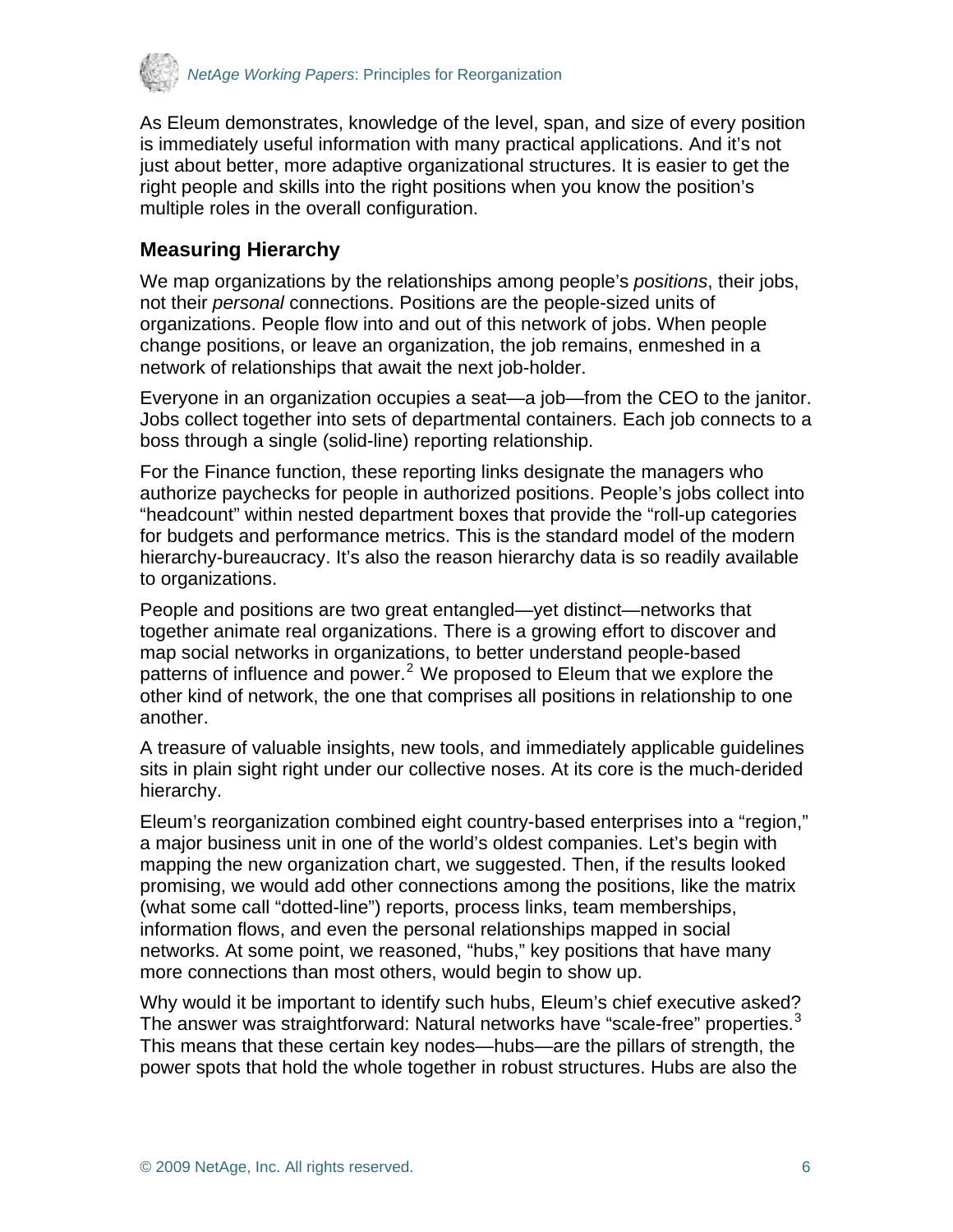<span id="page-6-0"></span>

[points of greatest vulnerability for networks. Take out a few strategic hubs and](#page-23-2)  [the whole thing collapses.](#page-23-2) 

Identifying his hubs sounded like high-value information about his new organization and Eleum's CEO agreed to sponsor the work, with one proviso: Results had to be immediately useful.

Long story short, to analyze the organization as a network, we needed the right tool. Building on technology originally invented at Xerox PARC, we developed OrgScope, software specifically designed to model organizations as networks.<sup>[4](#page-23-2)</sup> [Into the OrgScope engine we fed high-quality HR data taken directly from](#page-23-2)  [Eleum's human resource system, in this case, SAP. Almost instantly, we were](#page-23-2)  [able to generate a very accurate model of the whole 5000-position formal](#page-23-2)  [reporting hierarchy. It was Eleum's entire org chart in one picture, one](#page-23-2)  [interconnected network that included every position.](#page-23-2) 

To both our amazement and that of Eleum's executives, hubs showed up immediately.

Results in hand, Eleum's executives reacted quickly. They put to use what they learned from measures of position level, manager span, and sub-organization size. For example, leadership groups were studied and changed, new internal communication strategies devised, and high-risk positions examined. Results, immediately applied.

## **The Diamond Hierarchy**

Every job occupies a place at a certain level in the hierarchy, the count of links to the top boss, or root node.

What is the real shape of an organizational hierarchy? At nine levels, Eleum seems to be a steep pyramid indeed. But, on closer inspection, it's not. The distribution of positions by level (see Figure 1) shows the distinctive bell curve of a random population. Its average position level is 6.1.

*Myth #1: Hierarchies are shaped like pyramids.* 

*Reality #1: Hierarchies are shaped like diamonds, wide in the middle, narrow at both ends. Picture a bell curve turned on its side.* 

In profile, turned 90 degrees, the structure looks more like a diamond. Most positions are in the middle levels, not at the bottom. It doesn't look like a pyramid at all.

Perhaps our large-scale organizational hierarchies never have been pyramids. Which means our most basic mental model of organizations may be fundamentally flawed.

Why does this matter?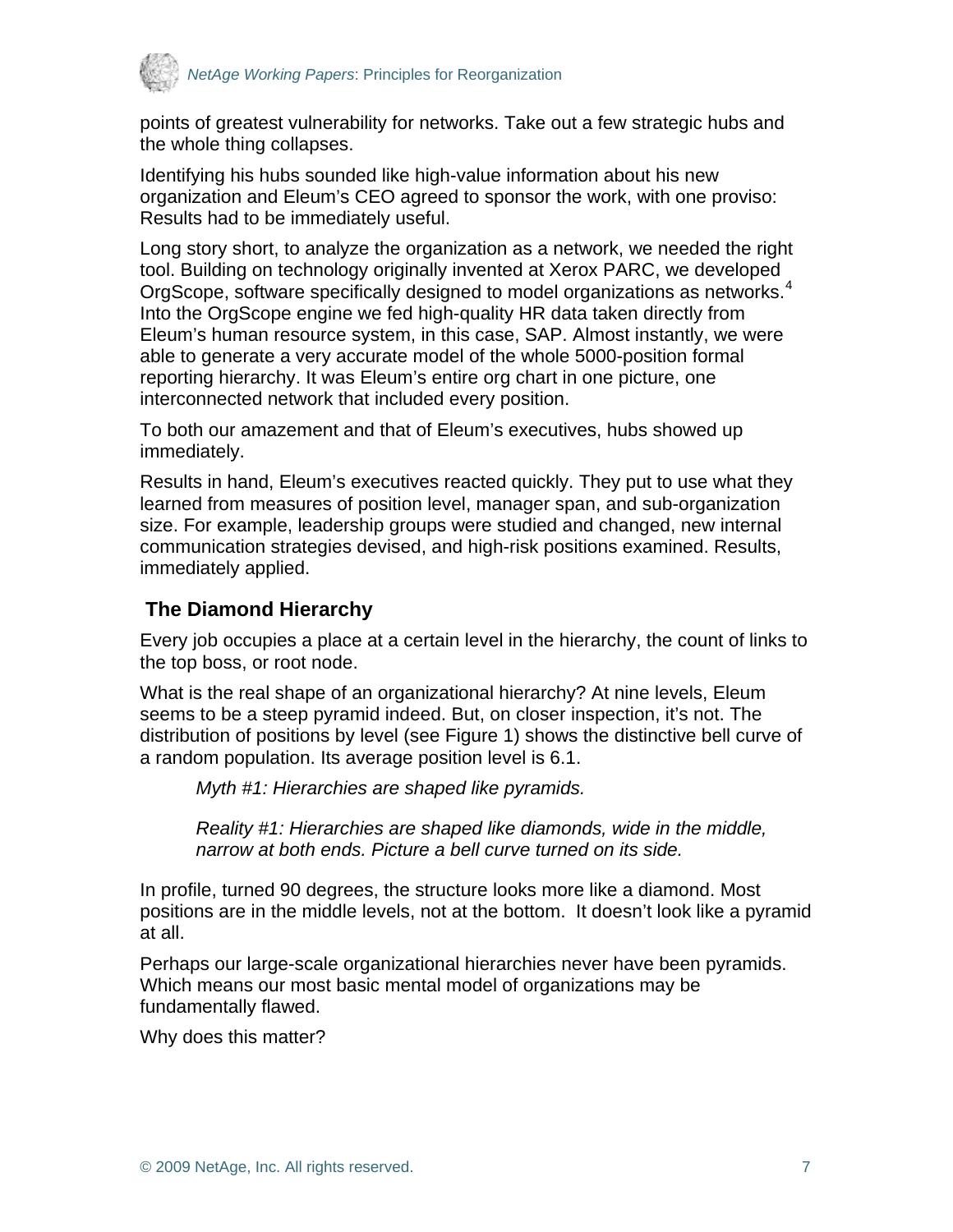

Consider the case of BP, which we discussed in greater detail earlier ([Report #4](http://www.netage.com/pub/whpapers/NAReports/NARpt04_org-at-edge.pdf)). BP is said to have 11 levels for an organization of roughly 100,000 employees.<sup>[5](#page-23-2)</sup> If the pyramid is your mental model of organizations, then you envision BP with a vast base at the lowest levels. A regular 11-level hierarchy with a fixed span of 6—meaning every manager has six direct reports—would employ 73 million people.<sup>[6](#page-23-2)</sup> With the same view, you might also mistakenly assume there are large numbers of managers in bloated middle layers. These,



**Figure 1: Distribution of Positions**

Eleum data. Average position level 6.1; standard deviation is 1.14. Average manager level is 5.13.

you would imagine, could easily be eliminated at great cost savings. Cut away, except, as it turns out, there's not much there.

To identify and make comparisons within an organization's complete management structure, we calculate three generic roles:

- S*taff* with no one reporting to them;
- *Line* managers with only staff reporting to them, often called supervisors; and
- *Executive* managers who have line and/or executive managers reporting to them.

While executive management is typically defined from the top down, we have tagged roles by calculating their hierarchical function from the bottom up.<sup>[7](#page-23-2)</sup>

Positions, sized for individual people, are the "nodes" of the organizational network. Managers (with one or more people directly reporting to them) also represent the inherent management teams of the hierarchy.<sup>[8](#page-23-2)</sup> Executives further represent multi-team organizations with their larger-scale decisions and effects. The CEO, for example, simultaneously operates at the individual scale of a person occupying a position, as leader of the small senior team, and as legal representative of the organization as a whole. It is the multiple roles that manager nodes play that give the spare one-line hierarchy its multi-scale texture.

Now, let's go back to the question of suspected manager bloat. In the Eleum dataset, 83% of employees are in staff positions with no direct reports; 17% are managers. Of those, two-thirds are line managers. Only 5.4% of positions belong to executive managers with organizations of three or more levels. This 83%-17% ratio compares well to an 80%-20% split found in a regular hierarchy constructed to approximate Eleum's size and span.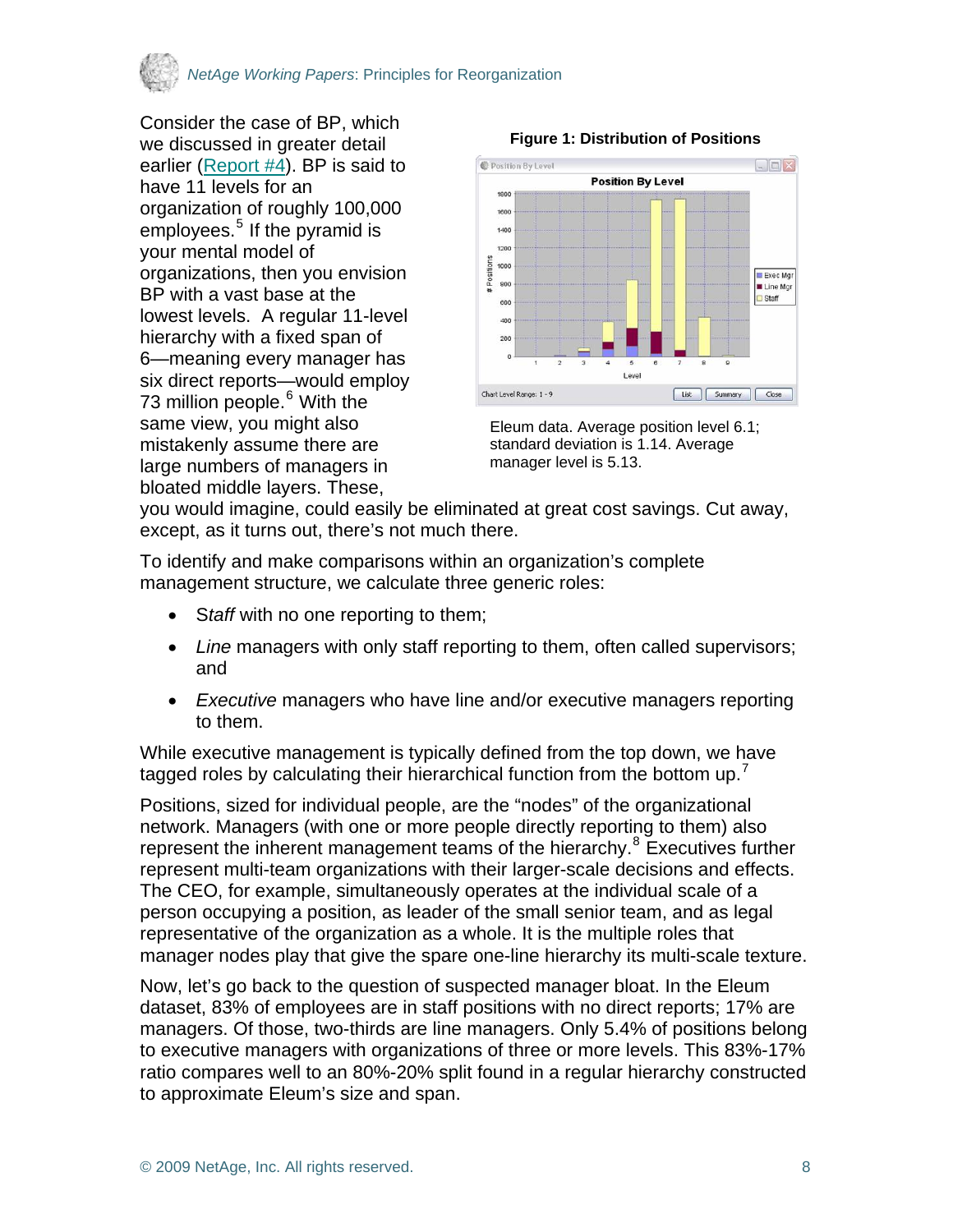<span id="page-8-0"></span>

Not surprisingly, Eleum's managers are concentrated in the upper levels where structures have high ratios of managers to staff. In the company's three highest levels, the staff-manager proportion is 33%-67%. A high proportion of managers suggests optimization for complexity and decision-making. Conversely, there are fewer managers at the lower levels where structures appear more optimized for communications—across Levels 6-9, the staff-manager pair is 91%-9.0%.

A step between any two levels is one degree of separation. As a normal curve suggests, Eleum is widest in the middle, and its average position sits at Level 6.1. So, on average, an Eleum employee is five degrees of separation from the CEO. A large organization is its own little world.

The big finding here is that positions are unexpectedly randomly distributed across the levels. This characteristic variety serves the needs of "complex adaptive systems."<sup>[9](#page-23-2)</sup> Natural variety in this real hierarchy shows up again in span and size measures.

## **Span Hubs and Smalls**

*Myth #2: Most managers have roughly the same average span.* 

*Reality #2: Manager spans are not average. They vary widely with many managers directing quite small teams with only a few direct reports while a few manage large teams with many direct reports.* 

When we first saw Eleum's map of 5000 positions arrayed as a single network, we were amazed at the variation in its organizational "topography." Our "hyperbolic viewer"<sup>[10](#page-23-2)</sup> allowed us to "fly" over Eleum's hierarchical landscape. We could see steep mountains of small teams and many levels contrasting with flat plains of large teams and few levels.

To say Eleum's average manager span is a modest 5.8 leads most people to assume that some managers have a few more reports and some fewer reports along a bellshape distribution. This range is the load we expect the "average manager" to carry.

Most organizations have created standards and policies that they apply relatively uniformly to all managers (e.g., for performance reviews). In other words, they operate on the assumed "normal" model of formal leadership. However, the "average manager" is another part of the conventional view of hierarchy that we think is likely wrong.



#### Eleum data. Spans range from 1-29 (one at 45). Average manager span 5.8. Average degree all positions is 1, with a standard deviation of 2.93.

#### **Figure 2: Distribution of Spans**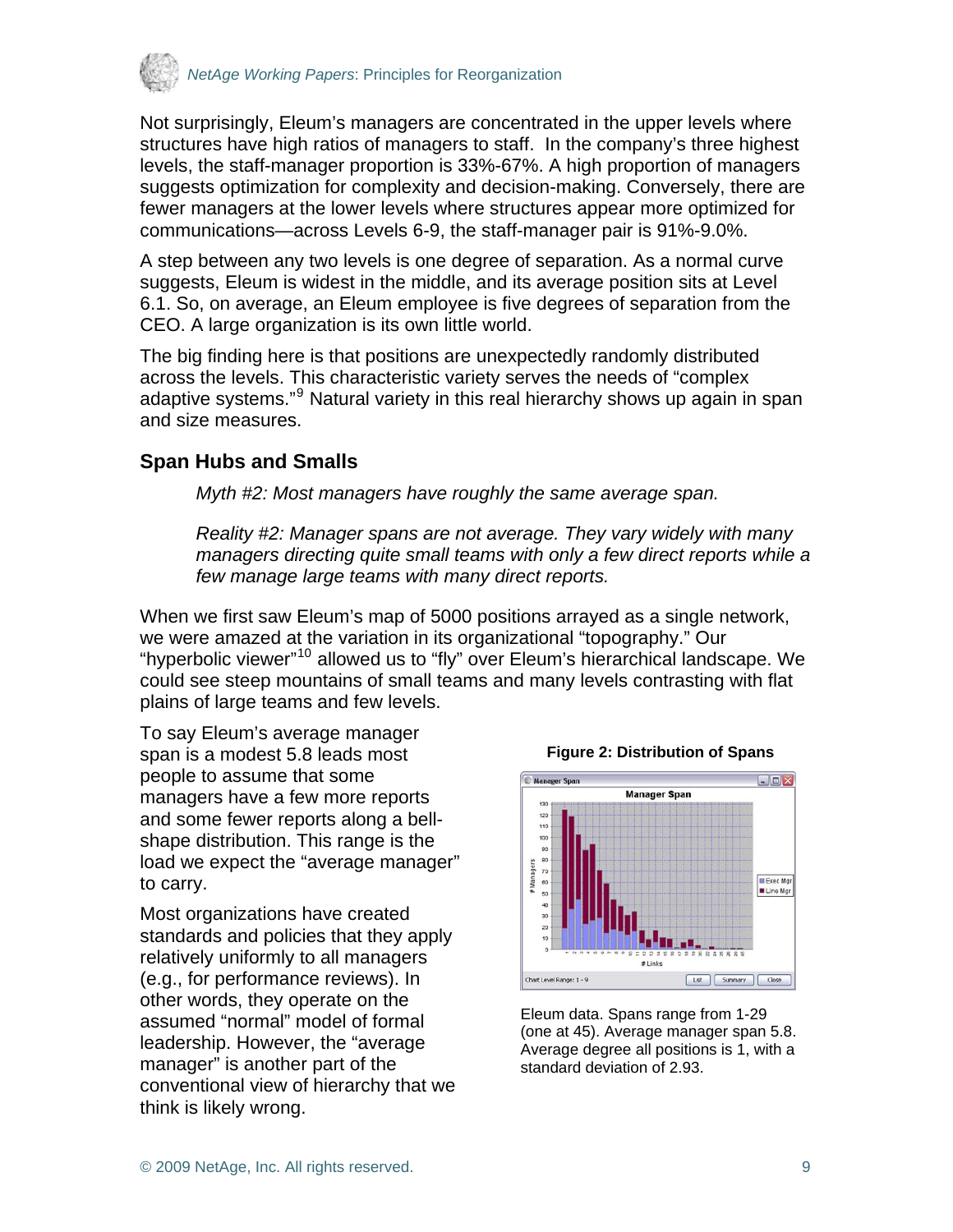

When we plotted span for all managers in Eleum's hierarchy, we saw the skijump curve of a long-tailed exponential distribution (see Figure 2). It looked more "scale-free" than normal. In complex physical, biological, and social networks, scale-free refers to a distribution where a few nodes (positions) have many links (reports) and many nodes have few links.<sup>[11](#page-23-2)</sup>

Hubs, with reporting spans ranging from ten to more than 30, are found in the long tail of Eleum's distribution. These are the most obvious features of the organization's topography, the many-spoke wheels of really big teams. We came to call these "span hubs."

Span hubs, about 18% of the managers, appeared at all levels of the organization (see Figure 3). Why is this important? Over several years of practical application, we learned that span hubs play key communication roles: they talk directly to almost half the organization (42% of the people).



#### **Figure 3: Manager Span Categories and Proportions**

Eleum data, grouped by span. Colors in rotated span plot (at left) identify line (purple) and executive (blue) manager roles. Colors in the pie charts and level distribution (right side) are keyed to the span categories.

Another 34% of the managers had spans of five to nine, teams that comprise 38% of the organization. This range is the expected "band of normalcy" for direct reporting relationships.

However, half the managers had four or fewer people reporting to them. Together, these teams comprise just 20% of Eleum's jobs. While span hubs were a big surprise to Eleum's managers, they (and we) were also surprised that so many managers—so many smalls—were directly responsible for so few people. Apparently, "one size fits all" managers doesn't fit two thirds of them—18% have larger teams than expected and 50% lead smaller than expected groups.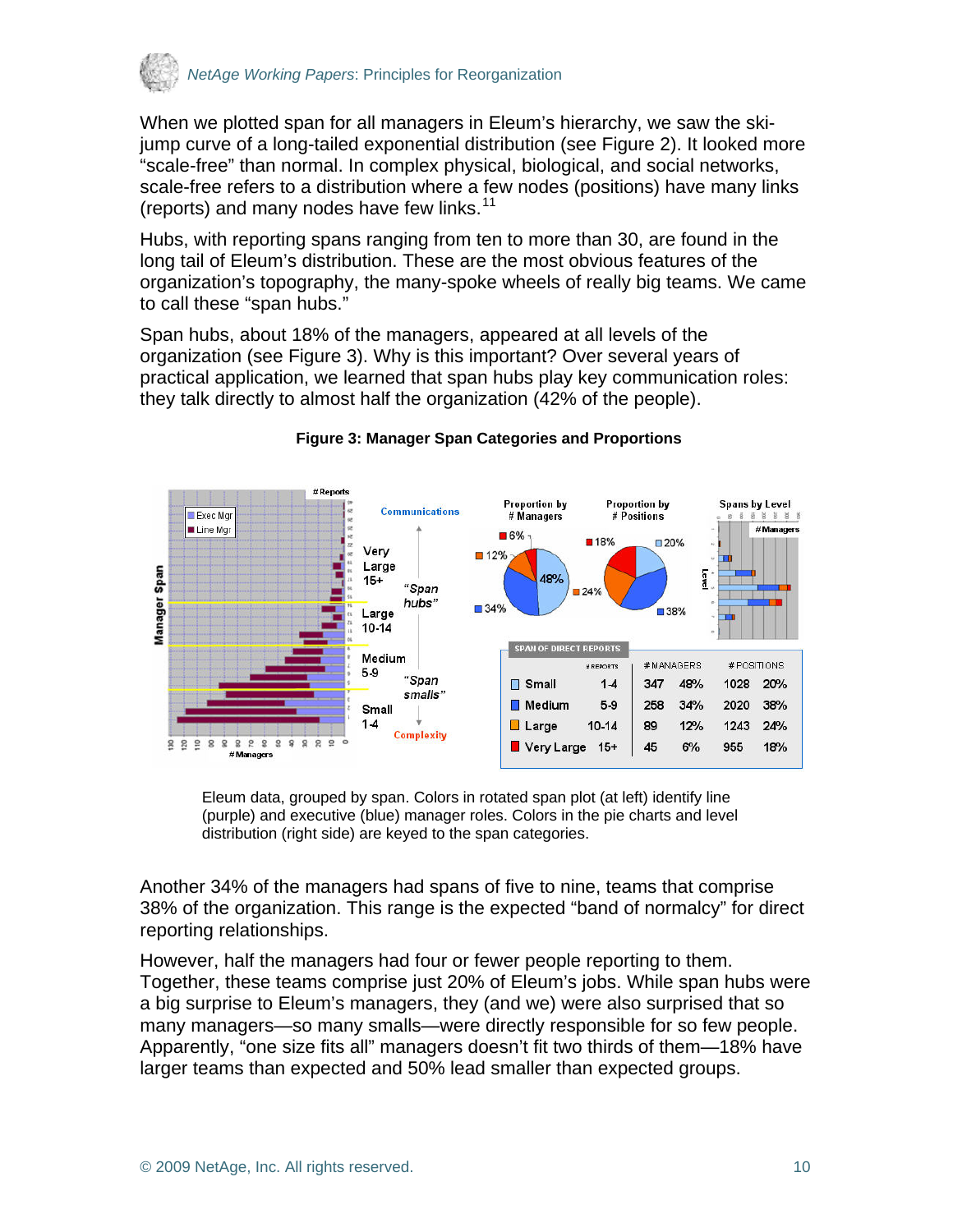<span id="page-10-0"></span>

The communication value of the big hub teams is clear—it's easy to communicate with them. But why is the number of small teams so high? Are smalls a mistake? Are they the product of lazy managers? Maybe this is where organizations should go to take out some "slack." Improve communication by reducing managers and flattening levels. This would also cut costs, giving an apparent double bonus for de-layering. What's to lose?

The loss, potentially, is in the capacity to manage complexity and make better decisions. More levels and smaller teams enable more complex decision-making. This complexity capacity is squeezed out when the unexamined "flat-is-best" structure prevails, leaving big teams and minimized levels. By itself, this prescription for centralization is likely too simplistic in a globalizing world of increasing complexity.

Apparently, human hierarchy pulls off a way to do both. It stretches for the communication ideal while also accommodating the need for complex decisionmaking. How does it do this?

At Eleum, spans range from one to 29, with one outlier—an overburdened, it would appear, manager with 45 people on staff. The wide variety of spans gives the real hierarchy strength in both communications, with a few large hubs, and complex decision-making, with many small-span teams. Here, complementary organizing tendencies produce this pattern:

- *Most managers run small teams, "span smalls," that are good for decisionmaking.*
- *Most people work in large teams, "span hubs" that are good for communicating.*

High-span managers appear at all levels at Eleum, but most of them are in the middle of the organization, at Levels 5 and 6. This is well out of the visibility range of people working in the top levels. However, a network of hub managers offers express lanes of internal communication directly to the bulk of the organization.

# **Size, Leadership Circles, and Hotspots**

## **Size Hubs and Smalls**

- *Myth #3: Executives at the same level run organizations of roughly the same size.*
- *Reality #3: The size of most internal sub-organizations is small, at all levels. And, there are a few large organizations that show up at nearly all levels, not just at the top.*

A basic global property of all organizations—networks—is size, meaning the total number of positions (nodes). In network terms, size is the count of a node's subtree, plus itself. For line teams, size is span plus one manager; for staff positions,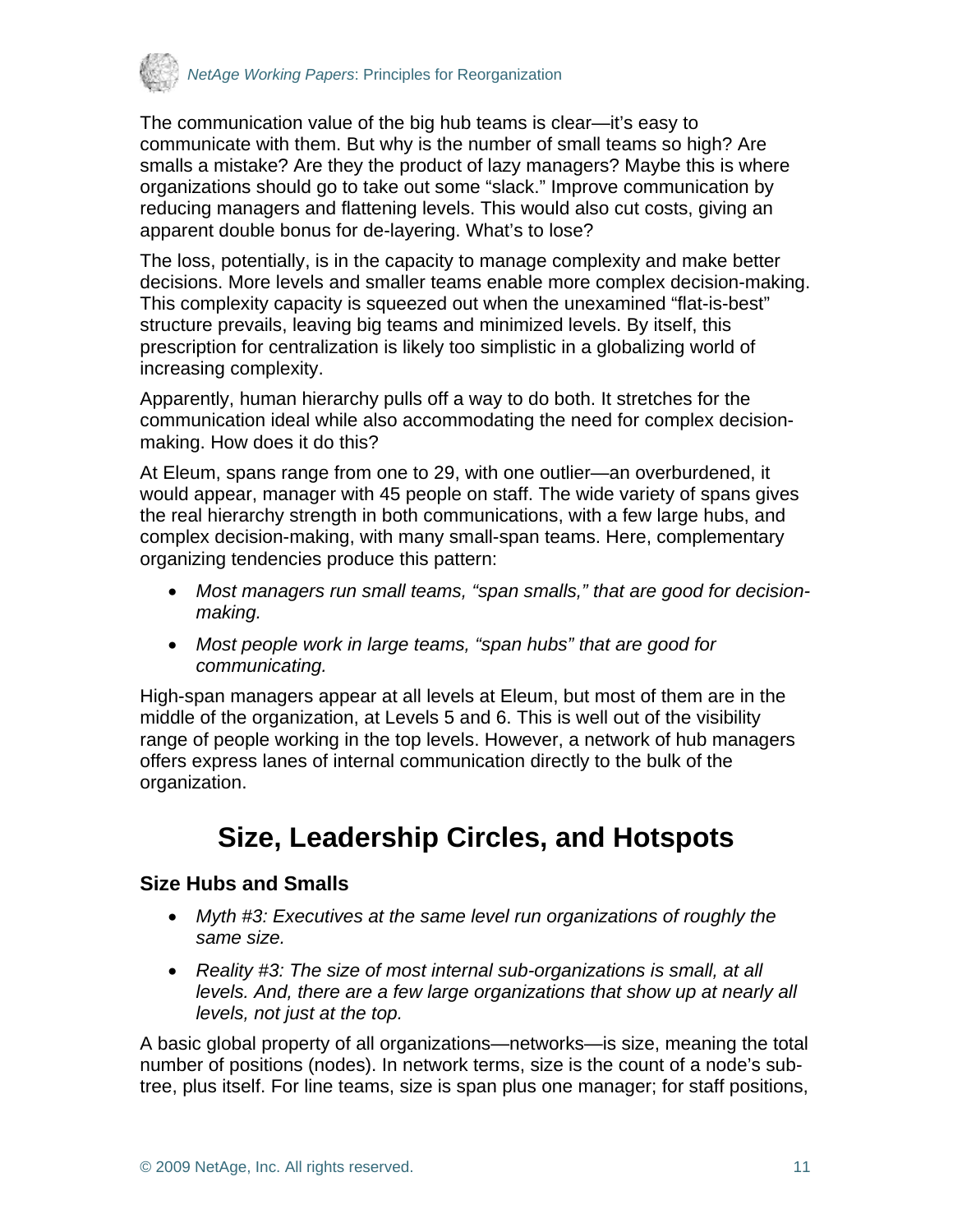

size is one. For Eleum's CEO, his organization size of our snapshot data set is 5247.

In the hierarchy network, size (minus one) is the count of links. These direct solid-line reporting relationships mark the decision-making structure, the lines of accountability, the "bottom-line" reponsibilty for results. It is also the infrastructure for transmitting decisions, goals, and strategies to the organization—the executive communication system.

The logical hierarchy constitutes an organization's formal classification system. Formal structure is the set of roll-up containers the finance function uses to aggregate information that becomes budgets and performance metrics. Size at the unit scale of position is headcount in the financial system. Thus, network metrics can easily be compared to financial and other performance metrics, extending the explanatory value of both sets of numbers.

Size (also the sum of internal degrees of separation) and its tree of connections represent the "perogative of leadership." With the right to direct any message or decision to any or all positions down a chain of command, the boss shouts, "Send a message to all my people."

To say that managers with large sub-organizations are important seems almost tautological in management terms. When we sort Eleum's managers by size, the

obvious ones pop to the top. But, there are a number of surprises deeper down, where we unexpectedly find managers with large organizations. While it is useful to recognize these managers and add them to leadership groups and training programs, it is hardly major news.

However, size is important, so we dubbed the large sub-organizations "size hubs." At first, we did not really appreciate the role these size hubs play. However, they are the key to a natural network's "robustness," its survivability in practical terms.

cumulative plot is below: The major news is the now-obvious scale-free distribution of size: The power law operates in the heart of the formal organization.

The distribution profile of size produces an even more dramatic skijump, long-tail slope than the span does (see Figure 4). At Eleum, the



Eleum data. Total nodes are 5247. Average manager size is 30.8. Average size all positions is 6.13, standard deviation 85.8. The log



#### **Figure 4: Distribution of Size**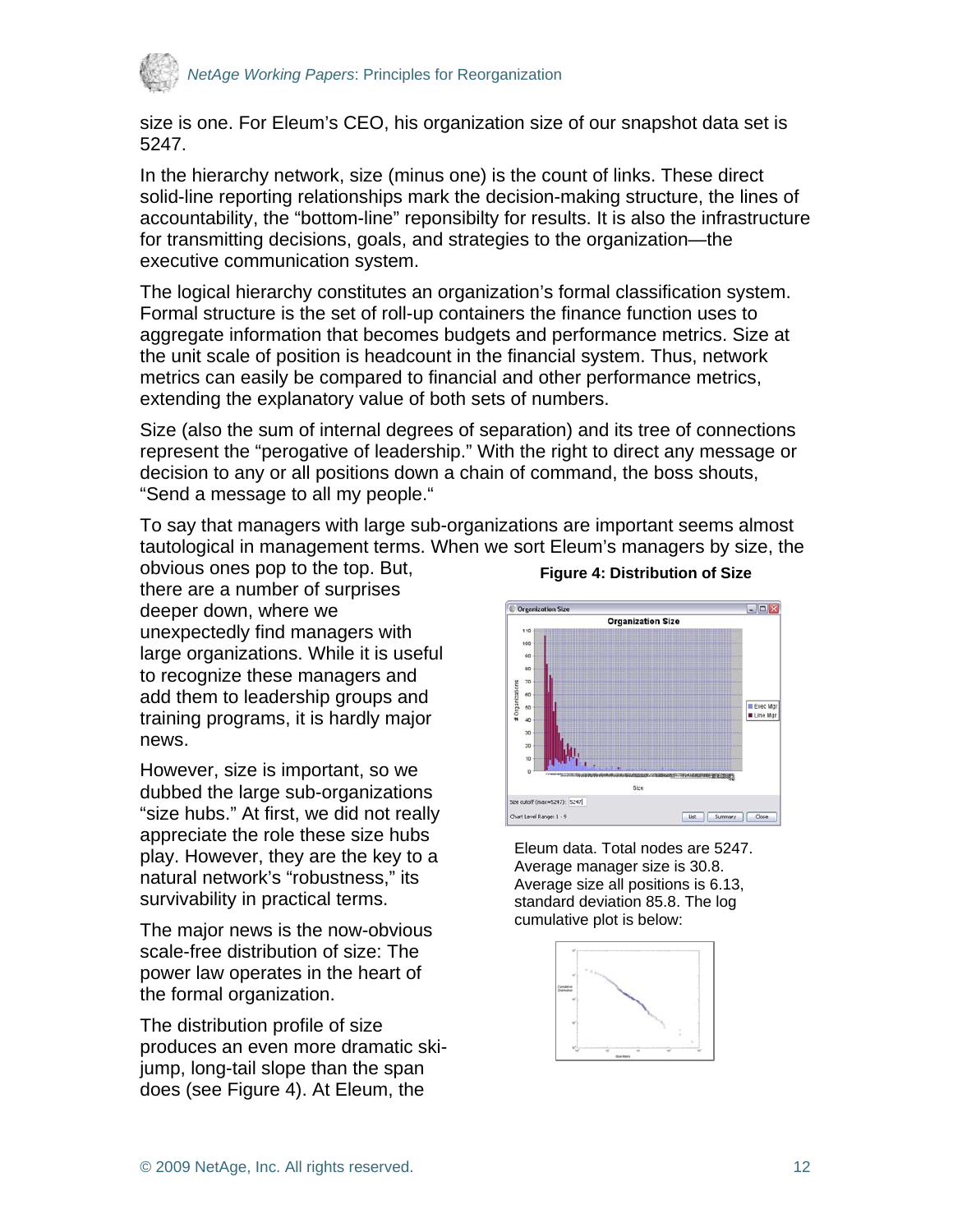

sub-organization sizes range from 5247 for the CEO (all nodes) to one for a staff position. Average size for all sub-organizations (including staff units) is 6.1.

The scale-free properties of a power law govern size at Eleum. Evidence is the straight line of its log cumulative plot.<sup>[12](#page-23-2)</sup> The size hubs along the long tail are the key nodes in a hierarchical network.

As pillars of robustness, hubs are measures of the ability of a network to withstand the inevitable accidents that knock nodes out of commission. Quite simply, because hubs are relatively rare, they are less likely to be randomly hit. A scale-free network is more likely to survive than a regular or random one—it is more robust. Hence, nature turns out to be full of scale-free networks. They are the ones that survived and evolved.

But, robustness comes at a cost. If a few hubs are inadvertently or deliberately taken out, or these positions are poorly understood and under supported (likely at lower levels), the network is severely damaged. Hubs are responsible for both the robustness and protecting the vulnerability of the networks they hold together. These are the natural centers of an organization's strengths, and its pools of risk.

At the small scale, more than half of Eleum's managers (60%) run very small organizations—two to nine positions (see Figure 5). Another quarter of the managers (26%) run big line teams and small multi-level organizations that overlap in the 10-24 position-size range.



#### **Figure 5: Organization Size Categories**

Eleum data, grouped by size. Colors in rotated size plot (at left) identify line (purple) and executive (blue) manager roles. Colors in the pie charts and level distribution (right side) are keyed to the size categories.

Only 10% of managers are responsible for large groups of 25-99. A tiny set (4% of all managers) run organizations of 100 or more people. These 39 managers, a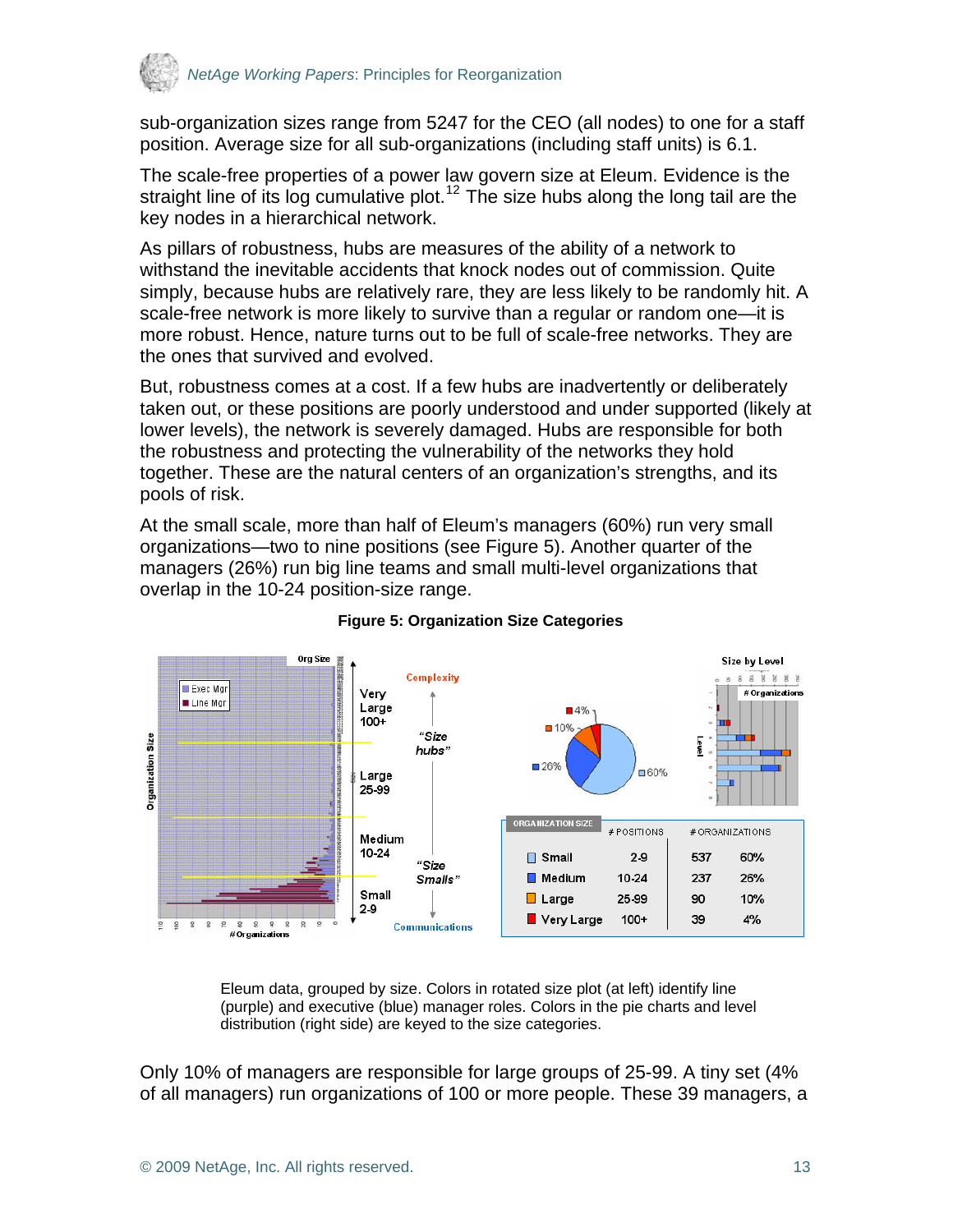<span id="page-13-0"></span>

mere 0.7% of Eleum's positions, appear from Level 1 through Level 6. They are the most critical hubs that hold Eleum's hierarchy together. And, they are not all at the top.

We group size into four categories: small, medium, large, and very large. "Small" groups are those with fewer than ten. Neither people nor families live alone in a "natural state," but rather in small-group communities. Throughout the Nomadic Age, four-or-five families of four-or-five people lived in camps of 20-30 people. We call the group of ten to 24 positions a "medium" size. Managing small groups of medium size is probably quite literally in our genes.

The "large" category refers to sub-organizations with from 25 to 99 people. This is a well-known transition zone between the informality that groups with fewer than 25 people have and the formality that increases as sizes grow to 100 and more. Formality provides essential infrastructure in larger organizations where everyone can't know everyone else, or even very many people (relative to the size of the whole).

Our fourth category is "very large," organizations of hundreds and thousands that first arose in the Agricultural Age. Large grew larger in the Bureaucratic Age, and size is expanding again in the global environment of the current Information Age. All this growth in organization size has occurred as human population has grown exponentially. Managing organizations sized by orders of magnitude is definitely not in our genes.

When it comes to size, decision-making craves bigger organizations and communication wants them to be smaller. As the pressure to innovate and adapt to external complexity increases, organizations grow in size to incorporate more specialization and the leverage larger size brings. Under the contrasting pressure to speed communications, decisions are pushed down to smaller organizations. Information-sharing is simply simpler with fewer people.

With its distribution of size, human nature again finds a way to satisfy both organizing dynamics:

- *Most managers run small organizations, "size smalls," providing conditions favorable to communication.*
- *A few managers run large organizations, "size hubs," which favor the capacity to deal with complexity.*

It is startling to think of how few people really have experience running large organizations. We are still on a steep learning curve of how to do it well.

## **Leadership Circles at the Top**

Even though we know otherwise, we behave as if the people who sit around the CEO's table run functions of similar size. This is another fundamental flaw in the standard view of hierarchy: managers at the same level run organizations of roughly the same size. As we've already seen, they don't.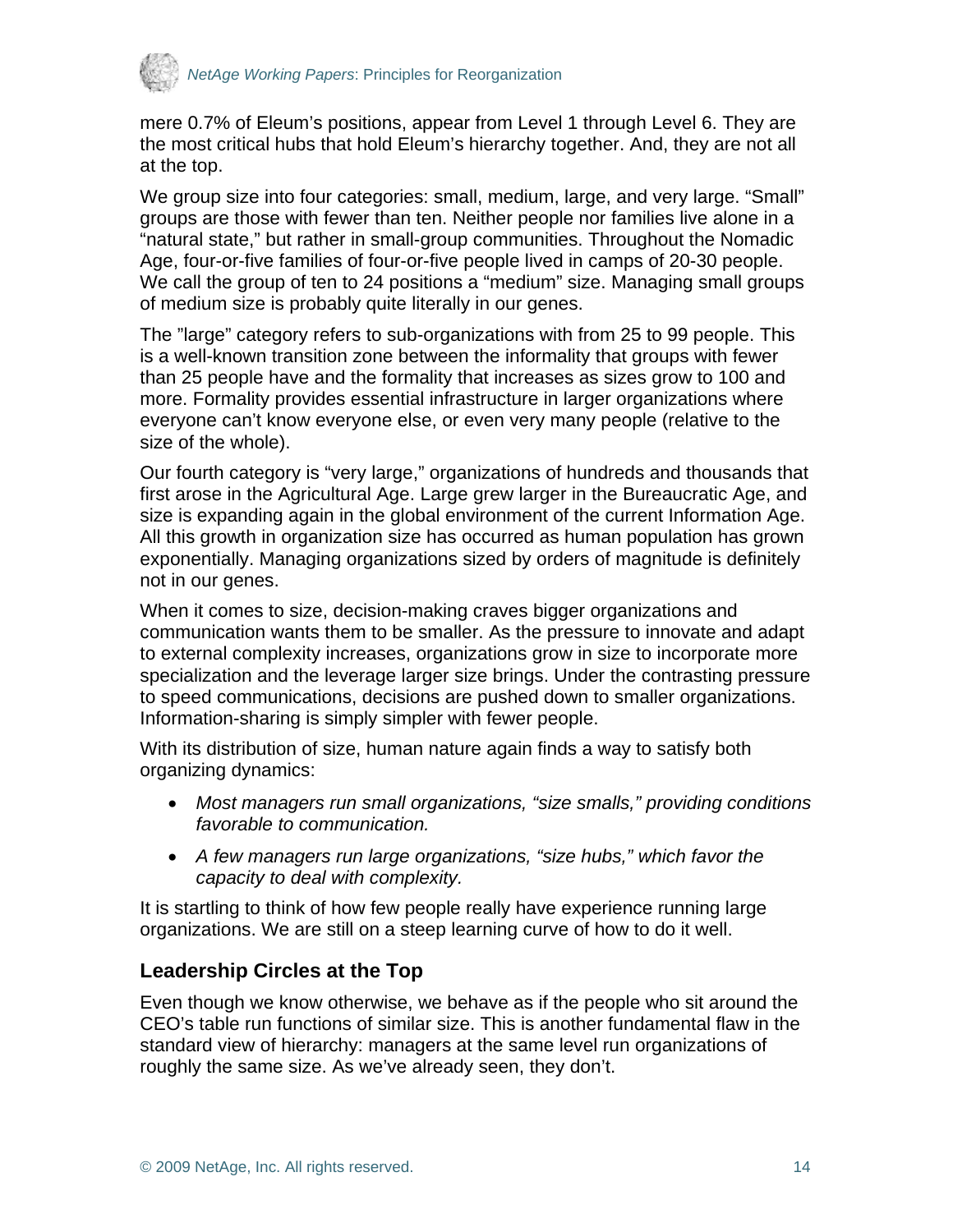

Two of the ten people reporting to Eleum's CEO run organizations that comprise 75% of the company's positions (see Figure 6). By the 80%-20% Pareto Principle<sup>[13](#page-23-2)</sup> (typical in power-law situations), this is not surprising. These "function hubs," responsible for three out of four people in the company, are the centers of the organization's complexity and, almost inevitably, its operating model.

Size is not obvious from an organization's topography in the same way that span and (local) levels are apparent. With a horizon of only a few degrees of separation across levels, it is hard to get a sense of size. But the distribution of size hubs is really important, particularly at the top.



#### **Figure 6: Functions by Size**

Eleum data. Functions identified by letter A-J, with size by percent of whole.

How many function hubs sit at a chief executive's Level 1 table with its typical seven to ten places? These seats represent a handful of interdependent operating units (e.g., Engineering, Manufacturing, Sales) and a few support functions (such as Finance, HR, and IT). Among the operating units, there are likely one, two, or three hubs who dominate Level 2.

There are only a few possible patterns at the top: One function has a nearmonopoly, two interrelated functions split the bulk, or there is a more complex arrangement of three or four functional hubs. The more size is smoothed out at each level, the more random the distribution, which leads to less robustness.

Very unequal size of the top-level functions explains much of the mystery of how a lot of largely pyramidal functions add up to a normal distribution across levels. Most small functions, with only a few levels of structure, are quite naturally triangular, their heavy bases helping to fill out the middle levels. Larger functions reach deep to lower levels of organization. Indeed, the two large functions at Eleum have bell-curve distributions similar to the pattern of the whole.<sup>14</sup>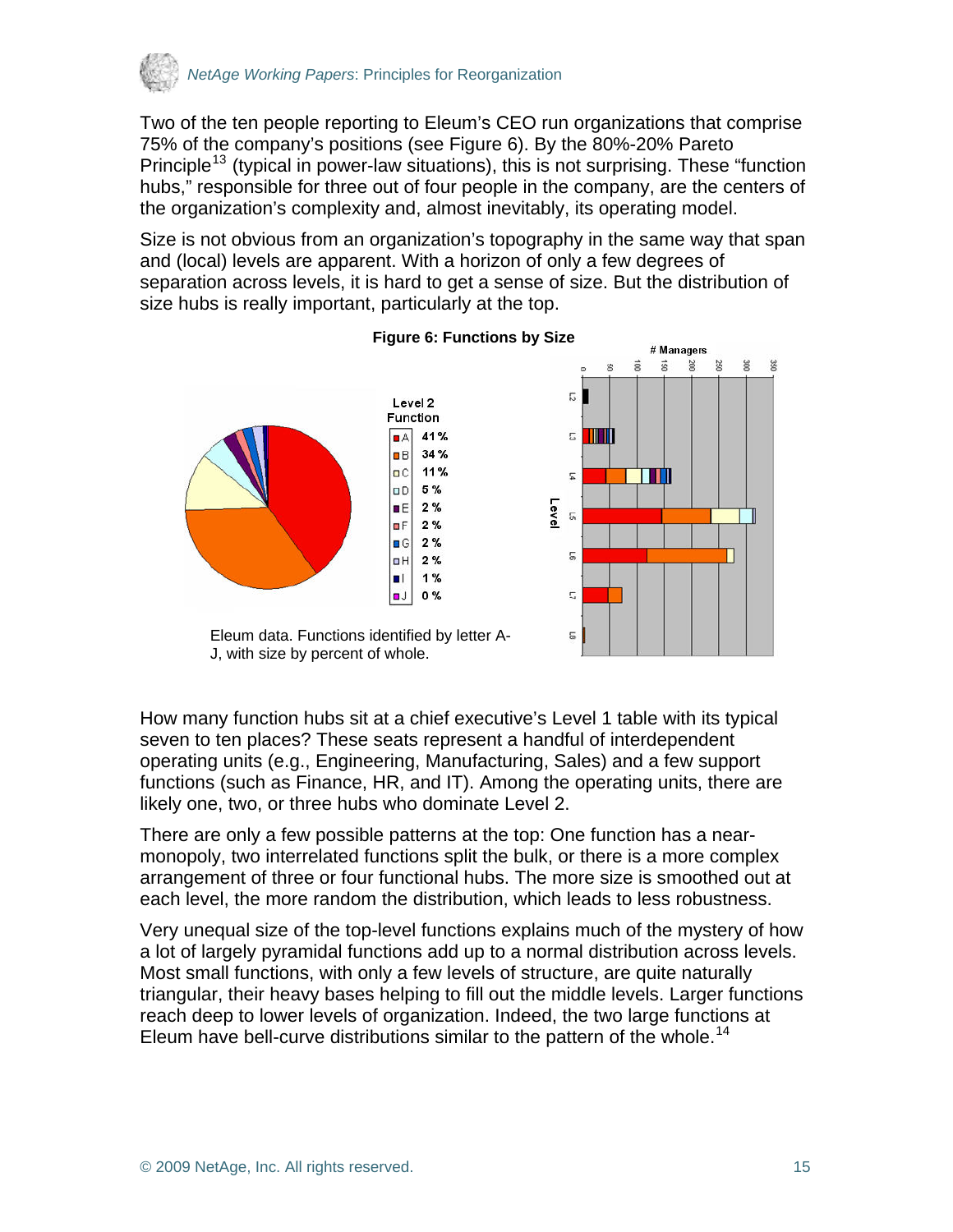<span id="page-15-0"></span>

#### **Standard Leadership Structures**

Unequal function sizes, if unrecognized, have serious consequences for strategy discussions. Conversational opportunities for people at senior levels of big organizations tend to be arranged from the top down. Default circles of leadership reinforce hierarchy myths and spread distorted mental models of their own structures.

What happens when leadership is both defined top-down and is coupled with inattention to the tremendous differences in size? Big functions and their deep layers of leaders are woefully underrepresented in the strategic conversations of the enterprise. How does this come about?

First, for every organization, are the top leaders, people who occupy seats on the CEO's team. All functions are, of course, represented in equal proportion, as the top circle shows (in Figure 7).

In most large enterprises, the second circle embraces the "top 100" senior leaders. This extended circle usually includes the Level 3 positions that report to the function chiefs. Leadership representation typically depends on the Level 2 manager spans, not the function's relative size. Thus, a function's representation in the extended circle depends on the span of the function's leader.

This pattern tends to repeat itself. Leadership structures based on leader span a level above cascade down through the organization.

There is likely a serious distortion in the mental model of hierarchy held by the people at the top. Diamond-shaped hierarchies all have a similar sharp peak. This means the view from the top of one large organization looks remarkably like the top of another similar structure, just with different labels on the boxes.



Circles constructed from Eleum data, functions A-J. These **are not** Eleum's actual leadership groups. See Figure 6 for function color key.

At Eleum, span at the top tends to be a little larger (an average of seven for Level 1-3 managers compared to 5.8 overall). The whole effect of the management experience for the top three levels is of a relatively regular, relatively flat, and very pyramidal pattern. People assume this regular motif extends all the way down the unseen levels of the hierarchy.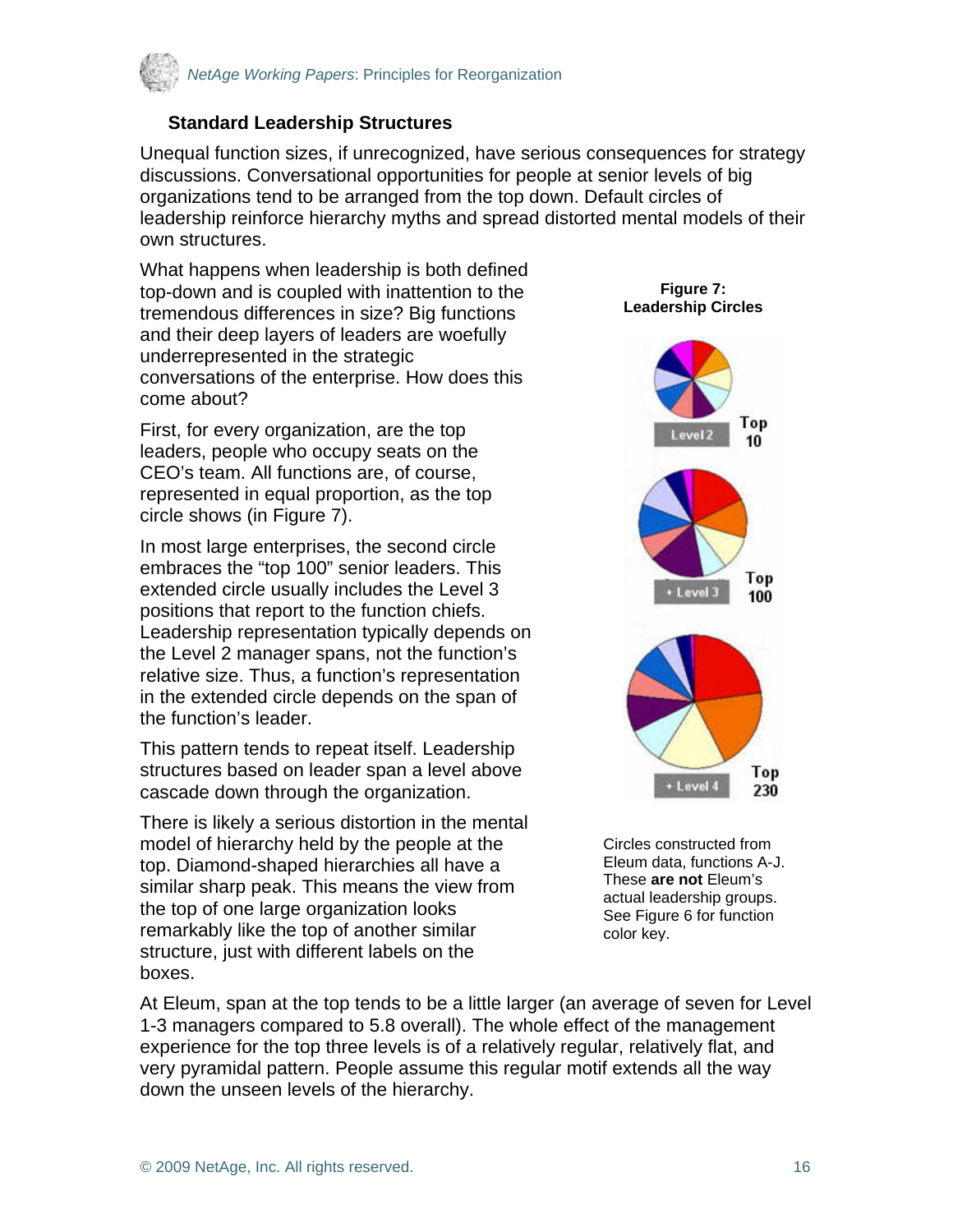<span id="page-16-0"></span>

The "bubble at the top," this tiny sliver of organizational reality, conceals the real variation in the living structure beneath the senior executive waterline (at Level 3). Nearly the whole organization—98% in Eleum's case—operates with very different mixes of size, span, and levels from those experienced at the top.

It's not surprising that CEOs feel comfortable moving from organization to organization. It's not that they know so much that can be applied anywhere, but that they know so little about the true nature of the hierarchy they sit atop.

## **"Hotspots" of Span and Size Hubs**

Two types of hubs power and anchor the organization—span hubs for communication and size hubs for complex decision-making. Sometimes these two hub types intersect in one manager.

|            | Index | <b>Size</b> | Span  | <b>Sum</b>     | Range | <b>Name</b> | #Mgrs |
|------------|-------|-------------|-------|----------------|-------|-------------|-------|
| Very Large | 4     | $100+$      | $15+$ | 8              | 7.8   | <b>Hot</b>  | 29    |
| Large      | 3     | 25.99       | 10-14 | 6              | 5.6   | Warm        | 194   |
| Medium     | 2     | $10 - 24$   | 5.9   | $\overline{4}$ | $3-4$ | Cool        | 330   |
| Small      |       | 2.9         | 14    | 2              | 2     | Cold        | 350   |

#### **Figure 8: Span and Size Hub "Hotspots"**



Eleum span and size data. Span categories are from Figure 3; size categories from Figure 5.

Opposing forces come in contact most directly in a position that carries both types of hubs. These are managerial "hotspots," as Eleum's head of organizational development instantly dubbed them. You really want to know where these positions are, and whether the design is right for the circumstances. If the design is right, is the right person in what is highly likely a high-stress job?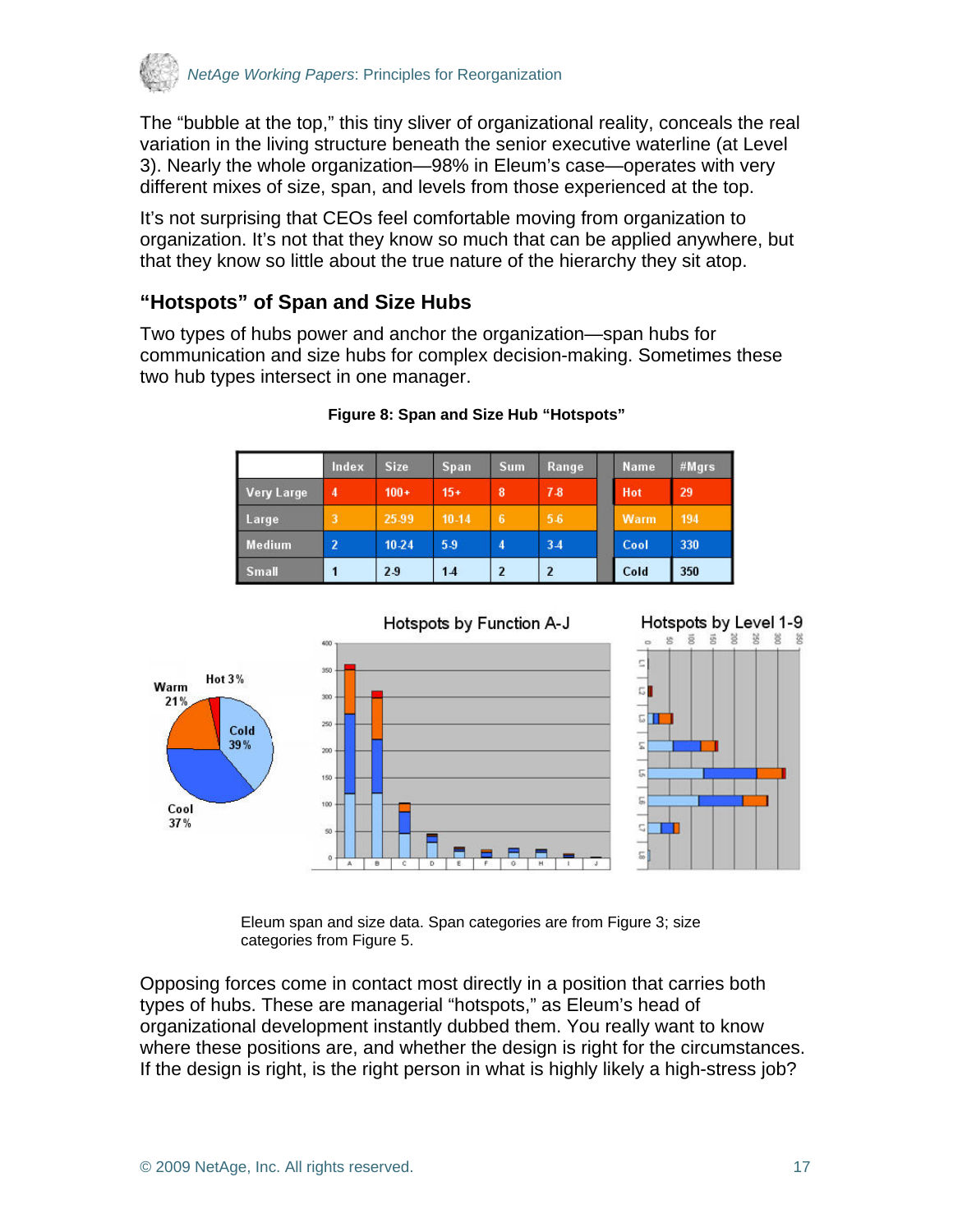<span id="page-17-0"></span>

To determine hotspots, we combined the two hub patterns (see Figure 8). Indices of one (small) to four (very large) for each category are matched to the four-part classification schemes of span and size. The results approximate the overlap of hubs and smalls.

By this blunt calculation, a quarter (24%) of the managers seems to carry the hierarchy's most demanding jobs. Hotspots are found at every level, evening out the weight of size hubs higher up and span hubs lower down. They are most prominent in the two hub functions, the heart of the organization.

## **Summary of Framework and Data**

Some genius can be seen at work in the human organizing processes. We summarize our conclusions in one chart (Figure 9), illustrated with key data from our case study.



#### **Figure 9: Framework, Results, Hypothesis**

See Figures 1-5 for more detail on the case study measures and distribution

Individual position (1), team (2), and organizational (3) scales each have a characteristic measure (level, span, and size respectively). Summary numbers and standard deviation values should allow those with some statistical knowledge to make a quick coefficient of variation analysis of the distribution profiles. Three myths map to the three scales and measures. Realities of the data are, we suggest, explained by the communication-decision dynamic, summarized in two columns for each scale.

We think this hierarchy case is archetypical. Our hypotheses are testable. If these results are borne out with more cases across a variety of organizational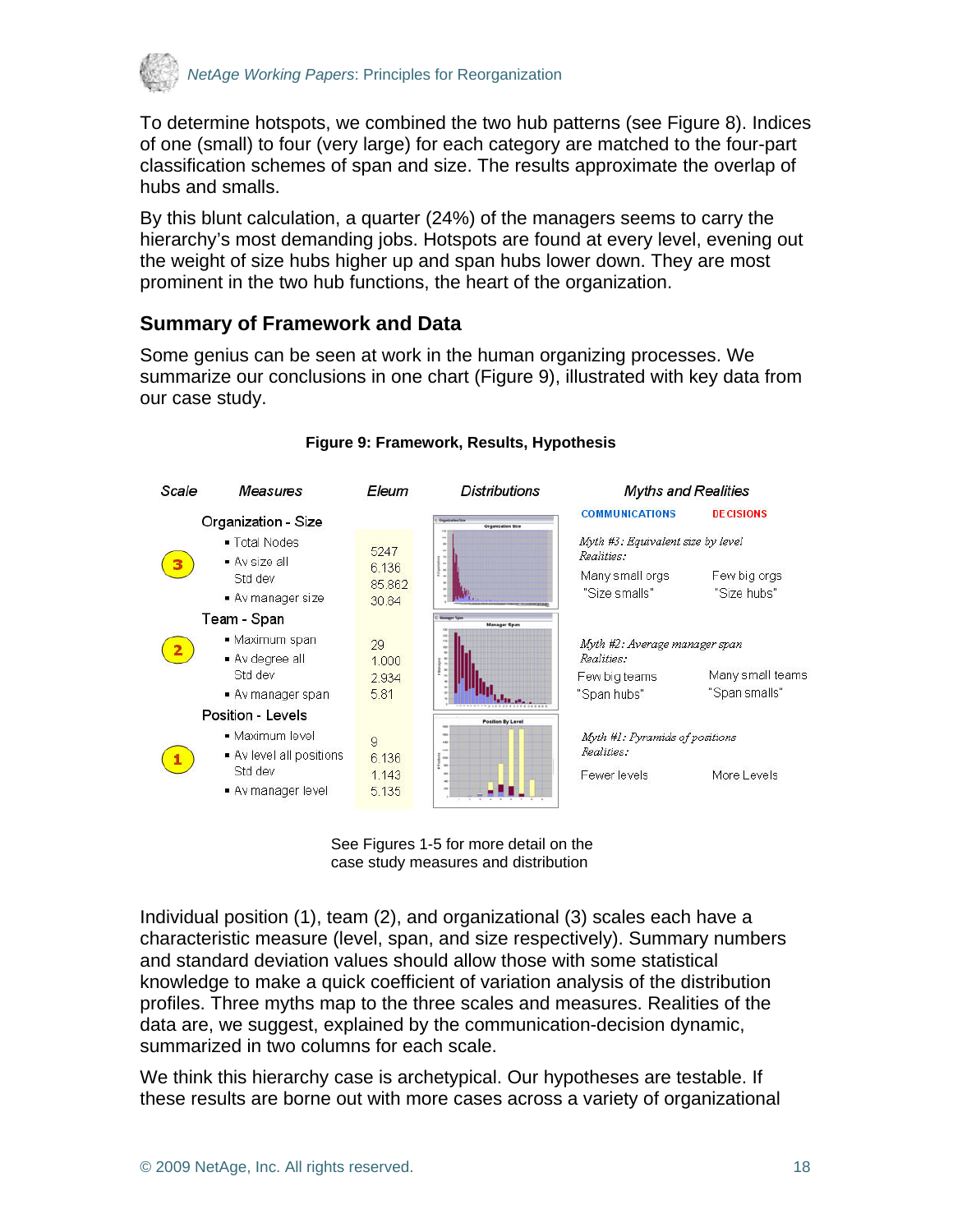<span id="page-18-0"></span>

types, then we will finally have proof that human organizations are not machines but natural networks. The network paradigm becomes the basis for a true management science to inform our collective design of our larger selves.

# **Principles for Better Organization**

One case does not a proof make. But the right case unfolded the right way can be revealing of principles and properties that may apply generally, perhaps to your organization. The hierarchy data measures are replicable and the principles are predictive. With accurate prediction, prescriptive methods can follow.

Is Eleum an aberration or an archetype? Your data will tell. In any case, the data is directly useful, and the digital organization map can be visualized, navigated, and analyzed. It is also the necessary starting point for creating more complete maps of the internal working relationships with matrix, team, process, and information links added to the direct reporting (hierarchy) link analyzed here.

For a network-based management science, there is a very fast connection between an organization's self-research and its immediate use of the results to enhance communication, collaboration, and coordination.

## **Getting Started With Your Data**

As we mentioned above, it is not hard to get the required enterprise data for creating the network map. The data is likely readily available and virtually free. Big organizations have already invested the necessary millions and billions in IT, Finance, and HR data systems over the last several decades.

You do not have to mine massive data bases to find what you need. A simple spreadsheet will do. An astonishingly small dataset reveals the hidden logic of a hierarchy. With just two fields, a position ID and a manager ID, where the manager ID is in the list of position IDs (excepting the top position), you can generate the one-node-one-link hierarchy network. Associated organizational, positional, personal, and place names and titles fill out this multi-faced box of an org chart.

The network essence of the entire Eleum enterprise, all the numbers presented and reviewed in this paper, is contained in a spreadsheet of 5247 rows and two columns of data. A network lives in a simple list of links between two nodes—a position and its manager.

A huge amount of intelligence is packed into a tiny data space extracted from a huge human resource system. The "secret code" of the organization sits quietly unnoticed in information stores that its people use every day.

## **Prediction of Current State**

We use Eleum as a predictive model for how the hierarchies of many, if not most, large organizations (on the scale of thousands) are structured.<sup>[15](#page-24-0)</sup> The three basic measures of level, span, and size offer a start to revealing this intelligence in any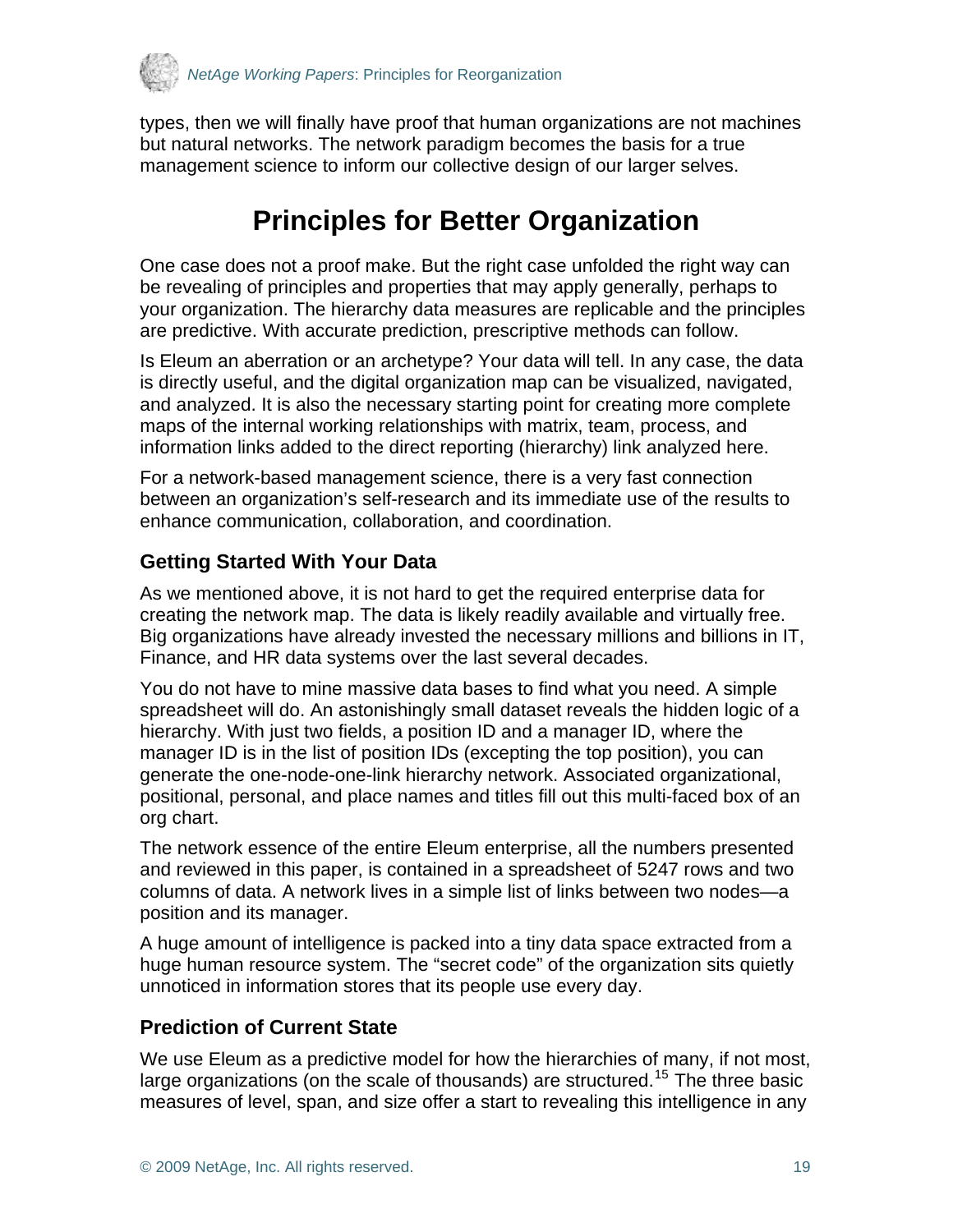

organization. Maps convert to lists. In organizations, network nodes identify real people in real jobs.

Here's how it works:

*Levels*. First, map all positions by level. Based on Eleum's results, we predict that it will likely be shaped like a diamond rather than a pyramid. When aligned vertically, the diamond shape suggests a random distribution of positions across levels. This leap to prediction from one case is made because of Eleum's normal distribution, not a hard-to-explain curve or zigzag of data. Its longest chain of reports may be longer than expected to insiders, but the average level is likely to be in the middle and not so bad.

*Spans.* Next, an organization can test itself for span hubs. If it has hubs, like Eleum, then it can look to see if the work of its big teams reflects, generally speaking, a structure of high communication capacity. Conversely, an organization can look at areas with many small teams and deeper levels to see if, generally speaking, more decision-making is going on in those areas.

*Sizes*. After that, test for size hubs. If the power law applies, there are probably a few hub functions on the senior team. Senior people already know this. But they may not know exactly what the critical path of size hubs is down through the many levels of the organization. Who, specifically, holds the 1% of positions that knit the whole enterprise together?

Predictably, an organization has some areas (sub-organizations) adapted more for communication. These help align the organization along the strategic course set by top management. Other areas handle more complexity, situations that require making many decisions about more technical issues in greater depth. The communication-decision balance of each executive's organization can be tested for its average degree of separation and compared to groups of similar size.

For example, a two-level team of 25 (with an average degree just under one) is optimized for communication; its manager is a span hub. A three-level team of 25 is more typical (it has an average degree of separation between one and two), reflecting more of a balance between the dynamics. But a four or five-level structure of the same size would be predictably oriented to complex, specialized tasks (with an average degree of separation between two and three).

This calculation of average degree of separation works to make distinctions between any set of comparable-size organizations. Thus, the average degree for organizations of 100 can be compared. Relatively low averages point to communication optimization and relatively high averages point toward decisionmaking.

An organization already has a configuration of "hubs and smalls" denoting zones of differing capacity for complex decision-making and effective communication. An organization can continuously update this inherent network with current data as the formal structure changes.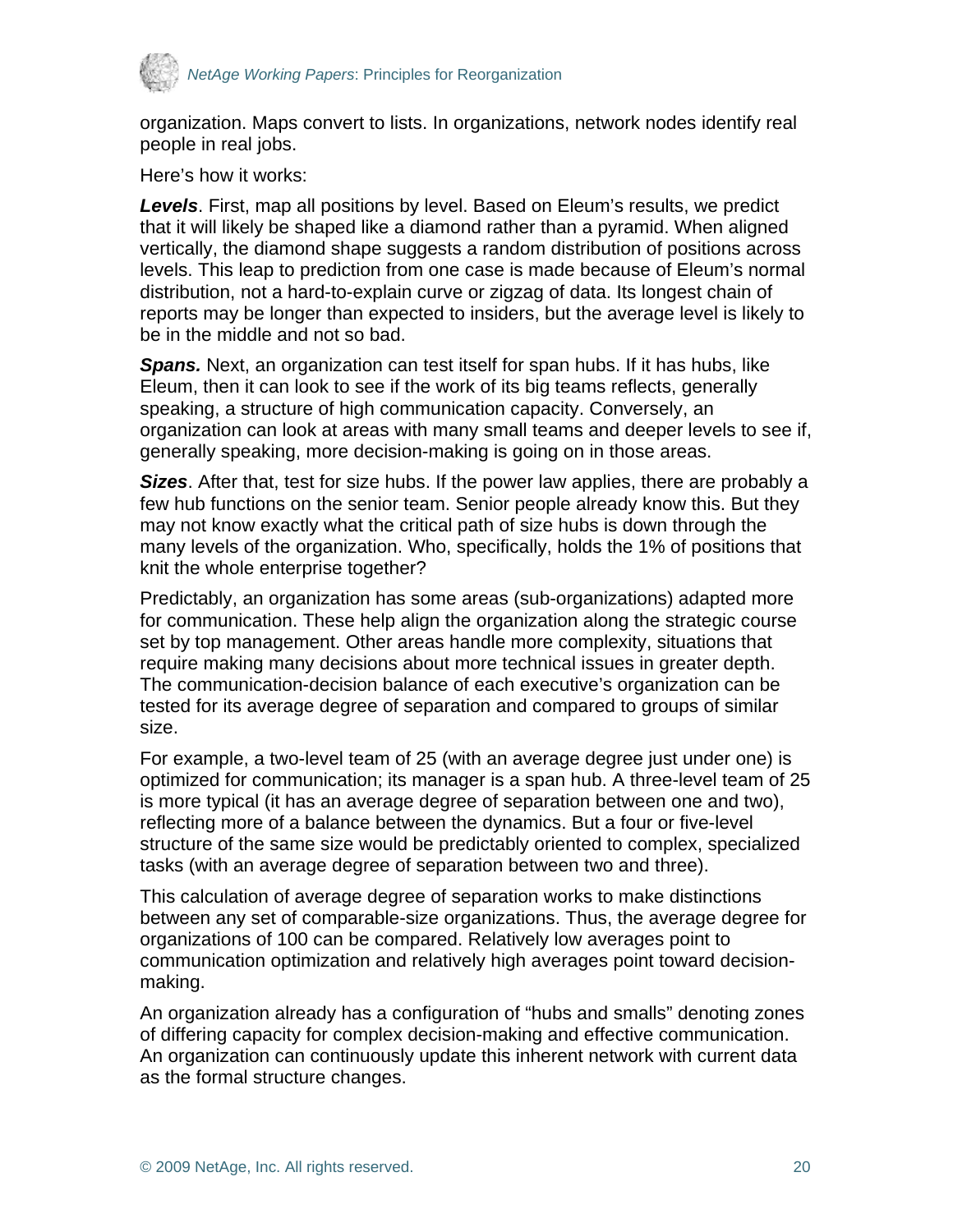<span id="page-20-0"></span>

Is it, however, the right configuration? Is it the smartest, most adaptive structure possible for the people who work in it?

## **Prescription for Improvement**

The flip side of good prediction by principles is prescriptive power. If principles are explanatory by prediction, then you can use principles practically to shape organizations in the direction that enhances their fit with local circumstances (see Figure 9).

**Figure 10: Complementary Organizing Dynamics**

| <u>Scale</u>  | Communication     | <b>Decisions</b> | <b>Measures</b> |
|---------------|-------------------|------------------|-----------------|
| Organizations | Small orgs        | Big orgs         | Size            |
| Teams         | Big teams         | Small teams      | Span            |
| Positions     | <b>Few levels</b> | Many levels      | Levels          |

Structure is not static, particularly not now, with so many organizations in flux. Organizations are always tending either towards communication and centralization or decision-making and decentralization. And executives are constantly nudging organizations one way or the other to better fit the changing situation on the ground and/or the changing strategy at the top.

What can your "re-organization" learn from the analysis of Eleum's hierarchy?

Eleum's results indicate that:

- *(1) Most people work in the middle levels;*
- *(2) Most people work in large teams; and*
- *(3) Most managers run small organizations.*

These are indicators of centralizing structure optimizing for communicating, and thus they provide a recipe for how an organization's vertical communication system can improve:

- *Decrease levels to minimize degrees of separation;*
- *Decrease the number of managers;*
- *Increase span, making larger circles of one-degree teams; and*
- *Decrease the organization size for operational decision-making to increase internal communication ability.*

Where organizations need to increase their capacity to make decisions, they can also look to Eleum for clues:

*(1) Managers and staff are randomly distributed across levels;* 

*(2) Most managers run small teams; and*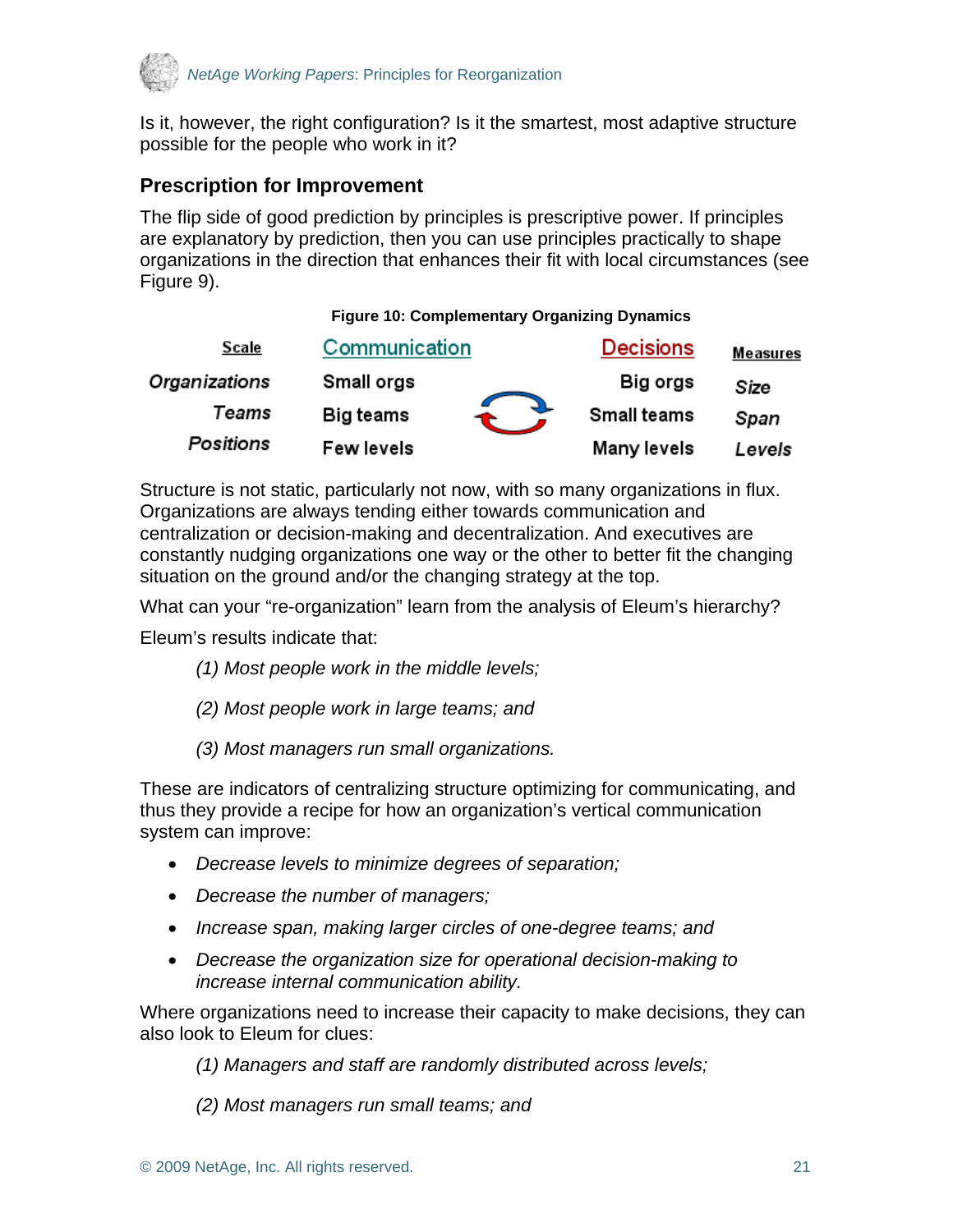<span id="page-21-0"></span>

#### *(3) Most people work in a few large hub functions.*

Thus, the principles that follow suggest a recipe for how organizations seeking to make better decisions can improve:

- *Increase levels to create more complex structure and classification;*
- *Increase the number of managers;*
- *Decrease span to make smaller teams; and*
- *Increase sub-organization sizes to include more variety and exert largerscale effects.*

Being intentional about how a local organization should be structured is not somehow "going against the natural pattern." It is exactly what should be done. The remarkable effects of networks arise from the myriad local decisions made by all the nodes and clusters that comprise it.

## **Reprising Myths and Realities**

The configuration you see depends on your mental model, your own mix of myths and realities about organizations.

The *"myth of the pyramid"* underlies the conventional method of executive communication. However, the actual diamond shape of the organization and the wide variation of (mostly small) spans explain why the standard cascade mode of communication is so ineffective. Not only does it contend with the loss of resolution as messages tumble down the levels, but most managers receiving messages have few staff to press them upon.

On the positive side, you can use the same knowledge of how people and functions array across the levels—especially where the structural communication centers reside—to deliver messages much more directly to the organization's bulk. With the real organizational topography in hand, executives can craft targeted communication strategies that use as few degrees of separation as possible.

The *"myth of the average manager"* has led to global policies and standards that only fit a minority of managers. Support functions like HR look to shrink and push responsibilities out to managers "in the business." While the majority of managers may report ease in meeting requirements, there also may be some apparent "whiners." These, unfortunately, likely include key managers with unusually large spans who are overwhelmed. Leaders of large teams probably need to do things like performance reviews in substantially different ways from managers with only a handful of reports.

Another salient distortion arises with global IT attempts to serve all managers and teams equally. However, the demands of communication-heavy teams for collaboration tools and virtual team training may be appropriately high. Managers and staff in more complex zones probably need more applications and support that reflect their greater diversities of specialties.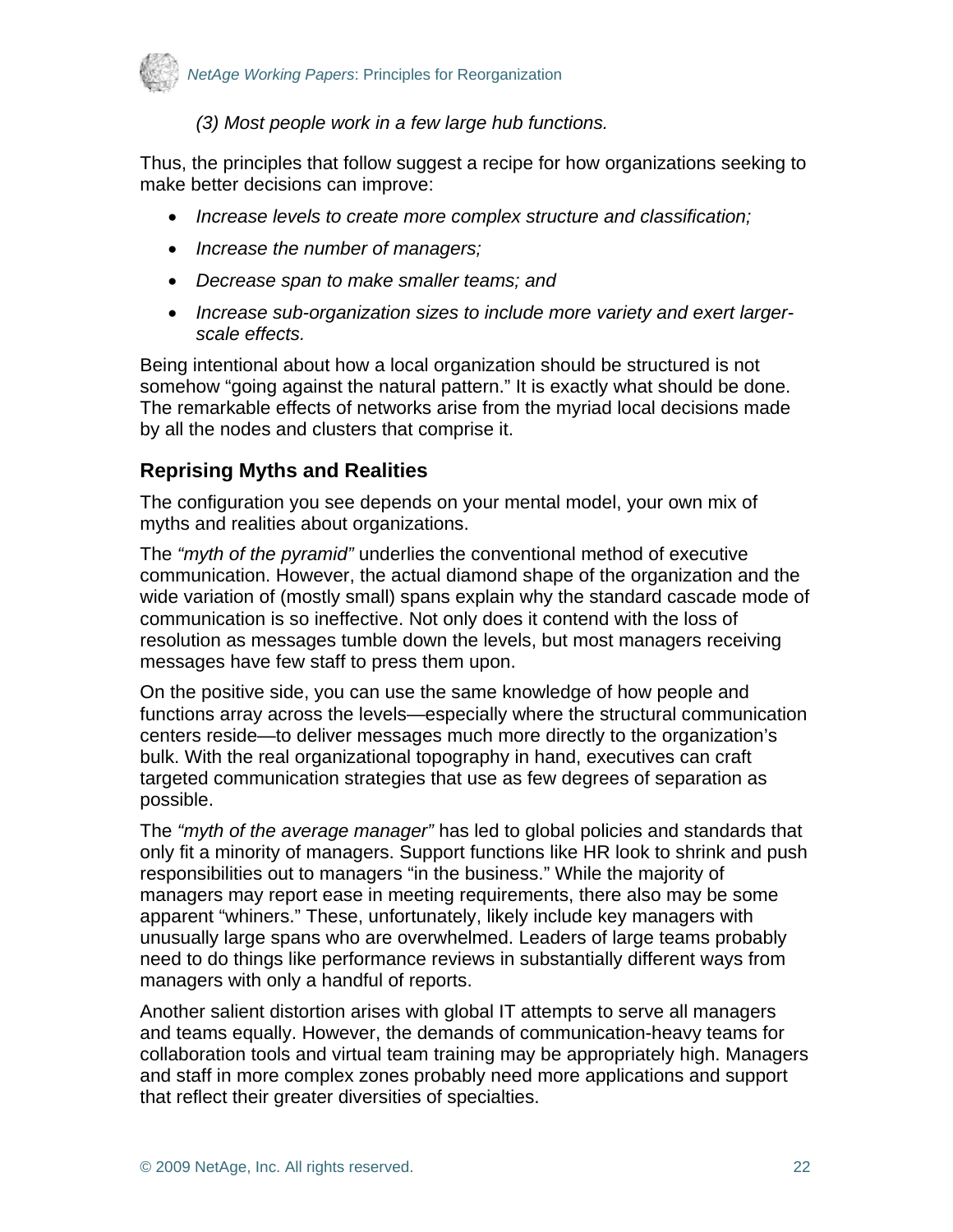

More positively, you can use the same diagnostic analysis to shape more tailored policies. Direct scarce support, training, and technology resources where needed most. Smarter organizational structure enables people to be smarter and more effective.

The *"myth of equivalent size by level"* goes with the general view that "higher is better" in hierarchies. It is very important to separate the social penchant for establishing value-based ranks and pecking orders from the general organizing principle of levels.<sup>16</sup>

In reality, critical organizational roles, which are found at all levels of hierarchy, are consequences of the configuration of the whole. As people move through various jobs around an organization, they find themselves traveling up and down the levels. People who are members of multiple teams sometimes play roles at several levels simultaneously.

This requires a mind shift—from being stuck at a level, or a structure of fixed levels, to working flexibly across levels. Shift to being aware of the effect of distance from the center as well as the effect of other, more local, leaders.

People confuse decentralization of physical location with organizational decentralization, which means more distance, more levels, away from central authority. When people say they are getting things done by "flying under the radar," innovation and experimentation being two such initiatives, they are usually cruising many levels below senior management oversight.

At the top, levels are a big deal, but further down they are just different elevations, the local topology of decision-makers, not such a big deal.

In consciously self-organizing, everyone shares a common, accurate model of the whole organization that can be periodically refreshed. With the whole in hand, everyone can better contribute to the next generation of organizational intelligence.

We really need much smarter organizations, quickly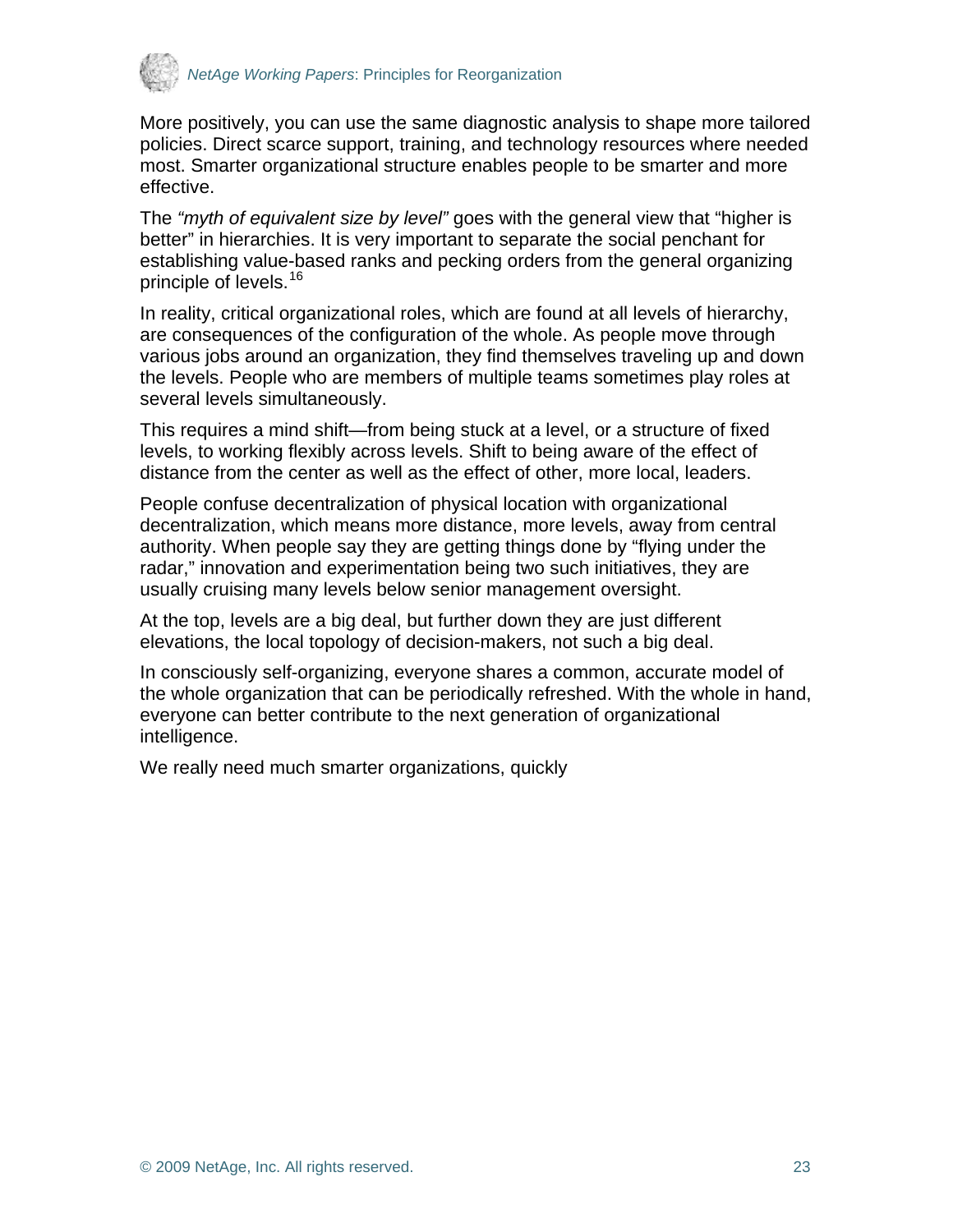<span id="page-23-2"></span><span id="page-23-1"></span>

 $\overline{a}$ 

## **Footnotes**

2 See, for example, Rob Cross, *The Hidden Power of Social Networks: Understanding How Work Really Gets Done in Organizations*, Harvard Business School, 2004.

 $3$  "Scale-free" is the term applied to non-random networks where most nodes have a few links and a few nodes have many links, the latter called hubs. Scale-free networks follow power-law distributions.

<sup>4</sup> See more on OrgScope at our website: www.netage.com/orgscope.

 $<sup>5</sup>$  BP's announcement in October, 2007, of its plan to reduce an 11 level structure to 7 levels is</sup> the story that threads through our companion paper, "Organizing at the Edge of Chaos."

 $^6$  Regular hierarchies, introduced in the preceding paper, expand by a power series, each level an increase of one in the exponent of span (e.g.,  $6^0+6^1+6^2+6^3...6$  to the 10<sup>th</sup> power for 11 levels).

 $<sup>7</sup>$  In the graphs, such as Figure 1, staff are plotted in beige, line managers in purple, and</sup> executives in blue.

8 Hierarchy networks are structured with directed links, *from* whole *to* part. All nodes, except the root, have an in-degree of one. Staff nodes have no out-degree. Manager nodes have an outdegree of one or more. Average degree of the whole network is just under one—each node, except the root, carries just one link, to its manager, into the hierarchy-only dataset. The miracle of natural hierarchy is that all these metrics and zones and profiles arise from a 1-node-1-link model--from its arrangement, its configuration of these mutually-exclusive node-link pairs.

 $^9$  See "Organizing at the Edge of Chaos" for more on organizations as complex adaptive systems.

10 John Lamping, Ramana Rao**,** and Peter Pirolli (1995) "A focus+context technique based on hyperbolic geometry for visualizing large hierarchies." In Proceedings of the Conference on Human Factors in Computing Systems, 1995, 401-408. Rao, the youngest member of John Seely Brown's team at Xerox PARC, was one of the founders of [Inxight \(](http://www.inxight.com/)who make the OEM platform for OrgScope), and is currently advising NetAge.

 $11$  The original paper on scale-free networks was "Statistical mechanics of complex networks," by Réka Albert and Albert-László Barabási, in *Reviews of Modern Physics*, January, 2002. [Download](http://www.nd.edu/%7Enetworks/Publication%20Categories/01%20Review%20Articles/StatisticalMechanics_Rev%20of%20Modern%20Physics%2074,%2047%20(2002).pdf) the paper from Barabási's Center for Complex Network Research [website.](http://www.nd.edu/%7Enetworks/index.htm)

 $12$  Thanks to Dan Braha in particular for this plot and discussion of its implications.

 $13$  Named for the economist Vilfredo Pareto who noted such distributions as 80% of income goes to 20% of people, or 20% of pods produce 80% of peas. Interestingly, the principle was named by the noted management and quality thinker Joseph Juran, and the short-hand rule is often used in business.

<span id="page-23-0"></span><sup>&</sup>lt;sup>1</sup> Eleum is a real company, the name a pseudonym. See more on the Eleum case in **The Virtual**, [Networked Organization](http://www.netage.com/pub/articles%20-%20new/Virtual%20Networked%20Org_pg-proof.pdf) in the Handbook of High-Performance Virtual Teams (Jossey-Bass, 2008).